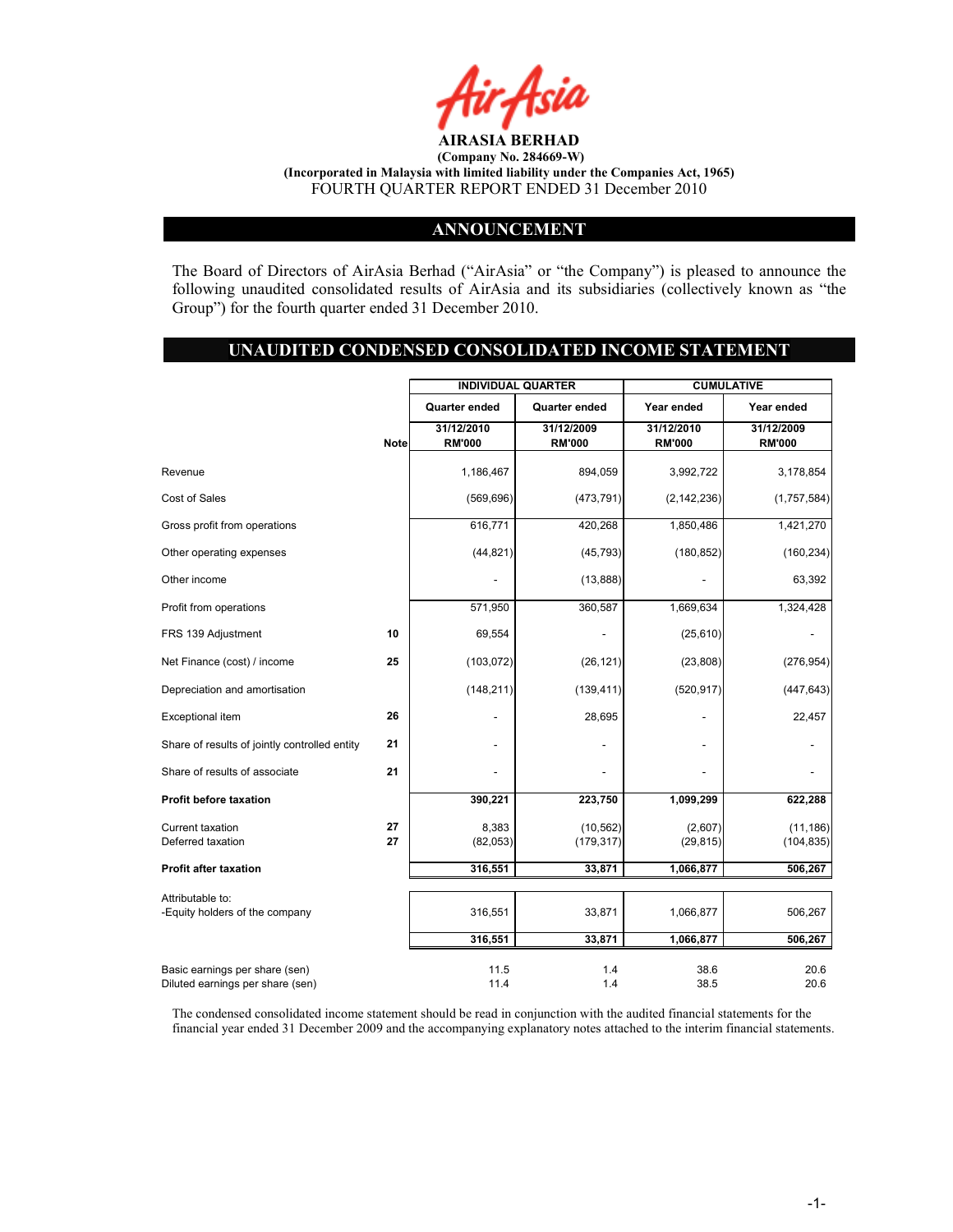Air Asia

# UNAUDITED CONDENSED CONSOLIDATED STATEMENT OF COMPREHENSIVE **INCOME**

|                                                                                                          |             | <b>INDIVIDUAL QUARTER</b> |                             | <b>CUMULATIVE</b> |                          |
|----------------------------------------------------------------------------------------------------------|-------------|---------------------------|-----------------------------|-------------------|--------------------------|
|                                                                                                          |             | Quarter ended             | Quarter ended<br>(restated) | Year ended        | Year ended<br>(restated) |
|                                                                                                          |             | 31/12/2010                | 31/12/2009                  | 31/12/2010        | 31/12/2009               |
|                                                                                                          | <b>Note</b> | <b>RM'000</b>             | <b>RM'000</b>               | <b>RM'000</b>     | <b>RM'000</b>            |
| Profit/(Loss) for the period                                                                             |             | 316,551                   | 33,871                      | 1,066,877         | 506,267                  |
| Other comprehensive income / (loss)<br>Cash flow hedges                                                  | 11          | (21, 825)                 |                             | (6, 464)          |                          |
| Total comprehensive income/(loss)                                                                        |             |                           |                             |                   |                          |
| for the period                                                                                           |             | 294,726                   | 33,871                      | 1,060,413         | 506,267                  |
| Total comprehensive income/(loss) attributable to:<br>Equity holders of the company<br>Minority Interest |             | 294.726                   | 33.871                      | 1,060,413         | 506,267                  |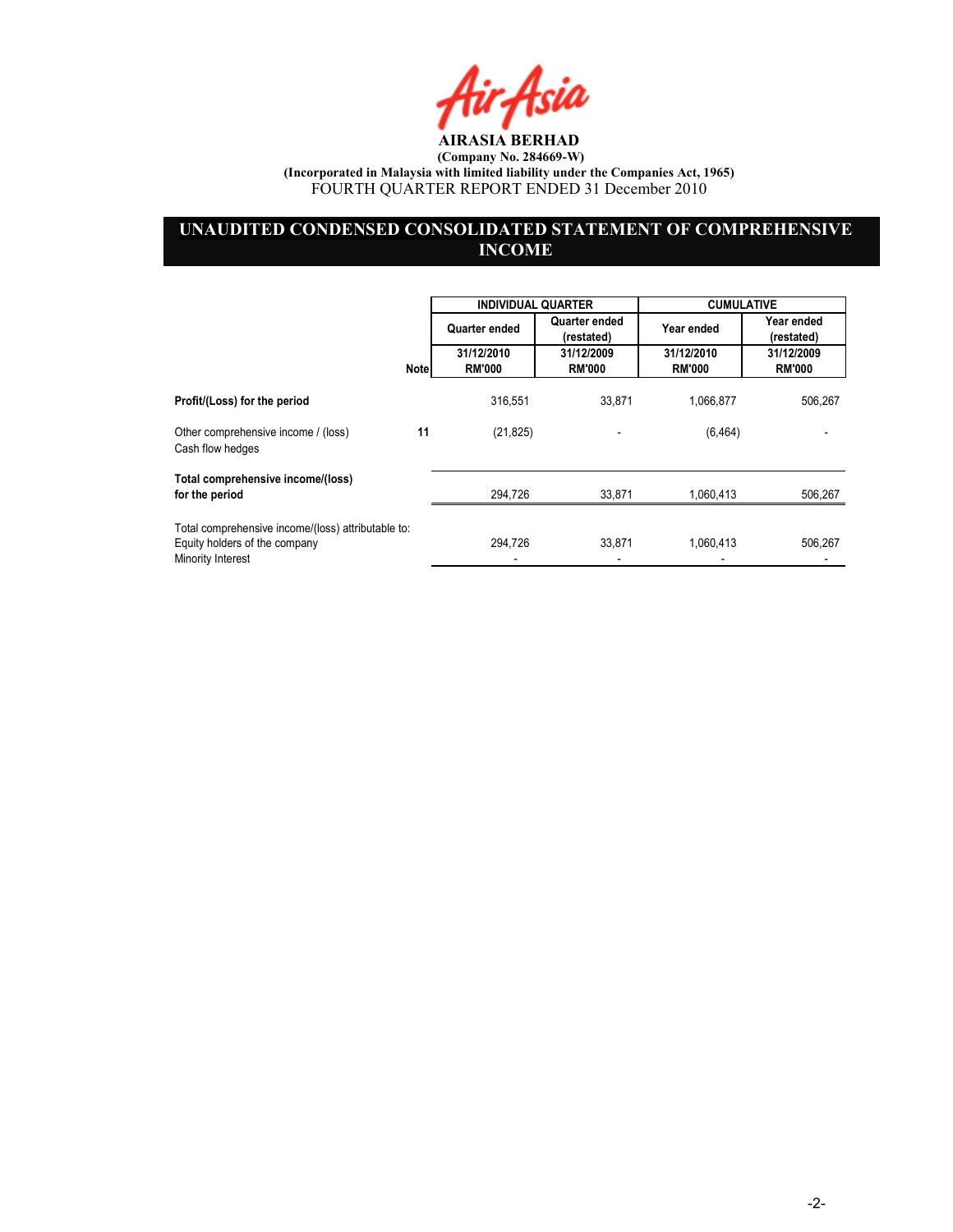Air Asia

# UNAUDITED CONDENSED CONSOLIDATED STATEMENT OF FINANCIAL **POSITION**

|                                                                            |      | AS AT                       | <b>AS AT</b>                |
|----------------------------------------------------------------------------|------|-----------------------------|-----------------------------|
|                                                                            |      | 31/12/2010<br><b>RM'000</b> | 31/12/2009<br><b>RM'000</b> |
|                                                                            | Note |                             |                             |
| <b>NON CURRENT ASSETS</b>                                                  |      |                             |                             |
| Property, plant & equipment                                                | 12   | 9,318,041                   | 7,942,188                   |
| Investment in associates                                                   |      | 29                          | 29                          |
| Derivative Financial Instruments                                           | 32   | 25,544                      |                             |
| <b>AFS Financial Assets</b>                                                |      | 135,879                     | 26,704                      |
| Goodwill                                                                   |      | 8,738                       | 8,738                       |
| Deferred tax asset                                                         |      | 721,460                     | 751,274                     |
| Long term prepayments                                                      |      | 22,928                      | 23,593                      |
| Amount due from a jointly controlled entity                                |      | 0                           | 171,885                     |
| Amount due from associates                                                 |      | 117,964                     | 253,037                     |
|                                                                            |      | 10,350,583                  | 9,177,448                   |
| <b>CURRENT ASSETS</b>                                                      |      |                             |                             |
| Inventories (at cost)                                                      |      | 17,553                      | 20,864                      |
| Derivative Financial Instruments<br>Trade receivables                      | 32   |                             |                             |
|                                                                            |      | 60,173                      | 68,526                      |
| Prepayment, deposits and other receivables<br>Deposit on aircraft purchase |      | 499,250                     | 652,556                     |
| Amount due from a jointly controlled entity                                |      | 248,684<br>99,802           | 330,978                     |
| Amount due from associates                                                 |      | 157,989                     | 194,503<br>203,851          |
| Deposits, bank and cash balances                                           |      | 1,500,956                   | 746,312                     |
|                                                                            |      | 2,584,407                   | 2,217,590                   |
| <b>CURRENT LIABILITIES</b>                                                 |      |                             |                             |
| Trade and other payables                                                   |      | 687,424                     | 872,990                     |
| Sales in advance                                                           |      | 307,987                     | 283,224                     |
| <b>Borrowings</b>                                                          | 30   | 553,967                     | 540,212                     |
| Hire-purchase payables                                                     |      | 15                          | 56                          |
| <b>Current tax liabilities</b>                                             |      | 955                         | 9,824                       |
|                                                                            |      | 1,550,348                   | 1,706,306                   |
| <b>NET CURRENT ASSETS</b>                                                  |      | 1,034,059                   | 511,284                     |
|                                                                            |      |                             |                             |
| <b>NON CURRENT LIABILITIES</b>                                             |      |                             |                             |
| <b>Borrowings</b>                                                          | 30   | 7,302,884                   | 7,067,696                   |
| Hire-purchase payables                                                     |      | 0                           | 16                          |
| Derivative Financial Instruments                                           | 32   | 456,330                     |                             |
|                                                                            |      | 7,759,214                   | 7,067,712                   |
|                                                                            |      |                             |                             |
|                                                                            |      | 3,625,428                   | 2,621,020                   |
| <b>CAPITAL AND RESERVES</b>                                                |      |                             |                             |
| Share capital                                                              | 7    | 277,344                     | 275,774                     |
| <b>Reserves</b>                                                            |      | 3,348,084                   | 2,345,246                   |
| Shareholders' funds                                                        |      | 3,625,428                   | 2,621,020                   |
|                                                                            |      | 3,625,428                   | 2,621,020                   |
| Net assets per share attributable to ordinary                              |      |                             |                             |
| equity holders of the Company (RM)                                         |      | 1.31                        | 0.95                        |

The condensed consolidated statement of financial position should be read in conjunction with the audited financial statements for the financial year ended 31 December 2009 and the accompanying explanatory notes attached to the interim financial statements.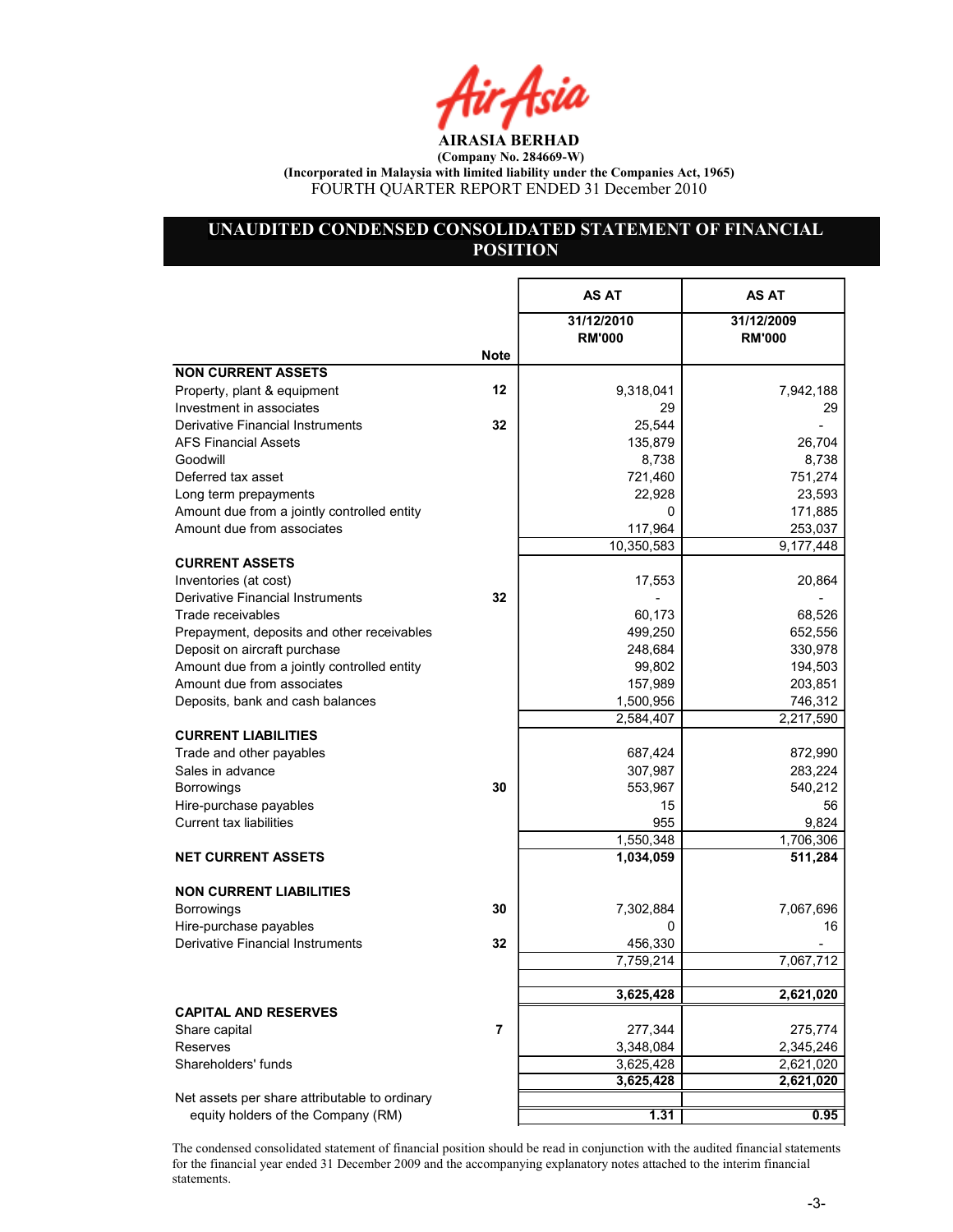r Asia

AIRASIA BERHAD (Company No. 284669-W) (Incorporated in Malaysia with limited liability under the Companies Act, 1965)

FOURTH QUARTER REPORT ENDED 31 December 2010

| UNAUDITED CONDENSED CONSOLIDATED CASH FLOW STATEMENTS                |                             |                             |
|----------------------------------------------------------------------|-----------------------------|-----------------------------|
|                                                                      | <b>YEAR ENDED</b>           | <b>YEAR ENDED</b>           |
|                                                                      | 31/12/2010<br><b>RM'000</b> | 31/12/2009<br><b>RM'000</b> |
| <b>CASH FLOWS FROM OPERATING ACTIVITIES</b>                          |                             |                             |
| Profit/(Loss) before taxation                                        | 1,099,299                   | 622,286                     |
| Adjustments:                                                         |                             |                             |
| Property, plant and equipment<br>- Depreciation                      |                             |                             |
| - Gain on disposal                                                   | 520,917                     | 424,585<br>(30, 696)        |
| FRS 139 Adjustment                                                   | 25,610                      |                             |
| Amortisation of long term prepayments                                | 4,710                       | 3,897                       |
| Amortisation of other investments                                    | 12                          | 12                          |
| Unrealised foreign exchange (gain)/loss                              | (296, 607)                  | (91, 682)                   |
| Interest expense                                                     | 374,374                     | 371,153                     |
| Interest income                                                      | (70, 620)<br>1,657,695      | (6,300)<br>1,293,255        |
| <b>Changes in working capital</b>                                    |                             |                             |
| Inventories                                                          | 3,311                       | (181)                       |
| Receivables and prepayments                                          | 357,701                     | 109,164                     |
| Trade and other payables                                             | (568, 898)                  | (258, 696)                  |
| Intercompany balances                                                | 437,047                     | (91, 700)                   |
| Cash generated from / (used in) operations                           | 1,886,856                   | 1,051,842                   |
| Interest paid                                                        | (314, 522)                  | (316, 255)                  |
| Interest received                                                    | 65,385                      | 6,300                       |
| Tax paid                                                             | (14, 294)                   | (5, 577)                    |
| Net cash from / (used in) operating activities                       | 1,623,425                   | 736,310                     |
| <b>CASH FLOWS FROM INVESTING ACTIVITIES</b>                          |                             |                             |
| Property, plant and equipment                                        |                             |                             |
| - Additions                                                          | (1,903,520)                 | (1,923,836)                 |
| - Proceeds from disposal                                             |                             | 182,538                     |
| Deposit on aircraft purchase                                         | 50,807                      | 3,650                       |
| Long term prepayments                                                | (4,045)                     | 75,851                      |
| Additional unquoted investments                                      | (19, 190)                   |                             |
| Net cash used in investing activities                                | (1,875,948)                 | (1,661,797)                 |
| <b>CASH FLOWS FROM FINANCING FACILITIES</b>                          |                             |                             |
| Proceeds from allotment of shares                                    | 16,948                      | 509,217                     |
| Hire purchase instalments paid                                       | (57)                        | (77)                        |
| Proceeds from borrowings                                             | 1,562,856                   | 1,607,322                   |
| Repayment of borrowings                                              | (572, 580)                  | (598, 425)                  |
| Deposits pledged as securities<br>Net cash from financing activities | (942)<br>1,006,225          | 5,112<br>1,523,149          |
|                                                                      |                             |                             |
| <b>NET INCREASE/(DECREASE)</b>                                       |                             |                             |
| FOR THE FINANCIAL YEAR                                               | 753,702                     | 597,662                     |
| <b>CASH AND CASH EQUIVALENTS AT BEGINNING</b>                        |                             |                             |
| OF THE FINANCIAL YEAR                                                | 718,465                     | 120,803                     |
| <b>CASH AND CASH EQUIVALENTS AT END OF</b>                           |                             |                             |
| <b>FINANCIAL YEAR*</b>                                               | 1,472,167                   | 718,465                     |

\* The balance at end of financial period excludes fixed deposits of RM28.789 million (30/12/09: RM27.847 million) pledged with licensed bank as securities for banking facilities granted to the Company

Net Cash Flow 753,702 597,662

This Condensed Consolidated Cash Flow Statement should be read in conjunction with the Annual Financial Statements for the financial year ended 31 December 2009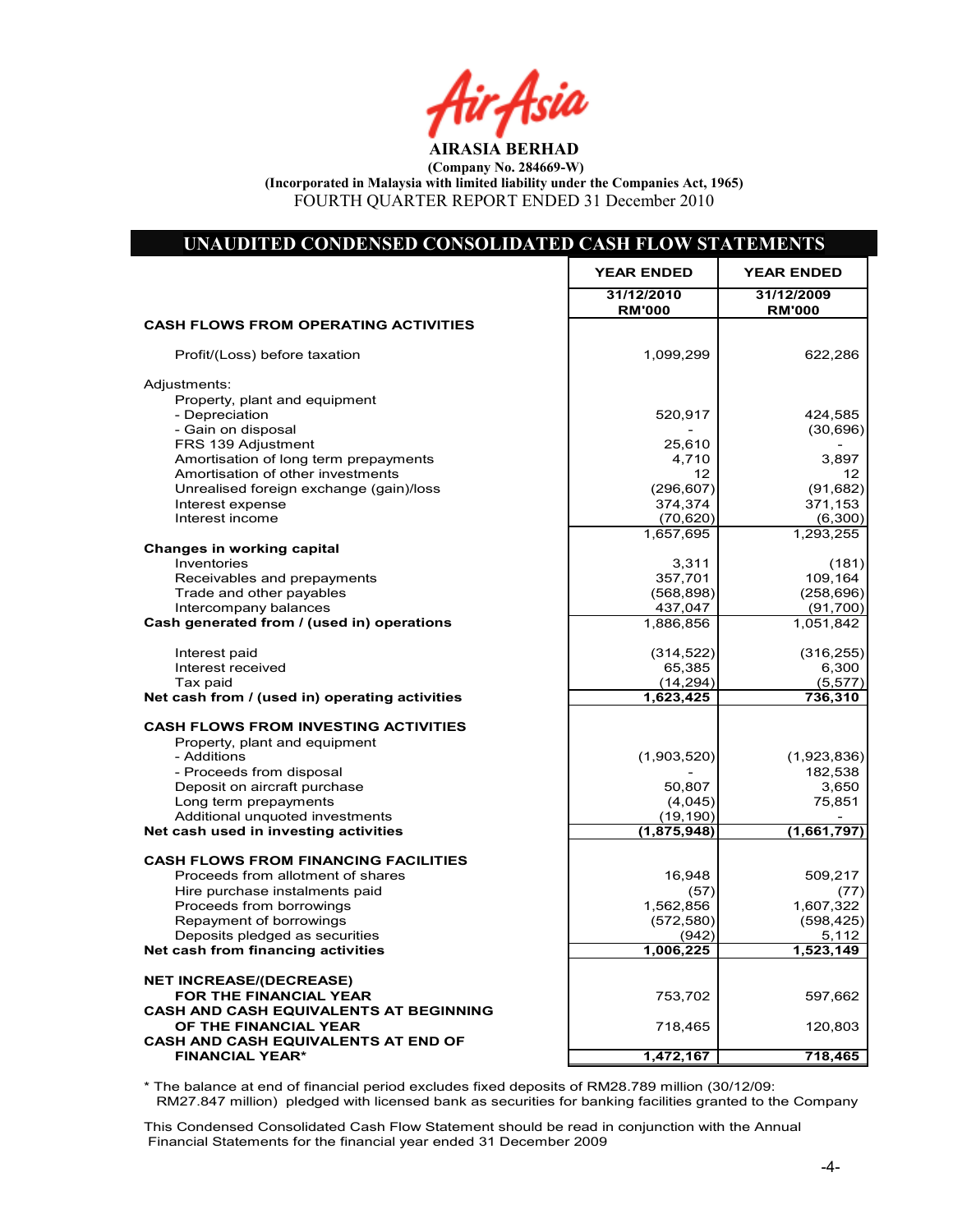

(Company No. 284669-W)<br>(Incorporated in Malaysia with limited liability under the Companies Act, 1965)<br>FOURTH QUARTER REPORT ENDED 31 December 2010 (Incorporated in Malaysia with limited liability under the Companies Act, 1965) FOURTH QUARTER REPORT ENDED 31 December 2010 (Company o. 284669-W) AIRASIA BERHAD

# UAUDITED CODESED COSOLIDATED STATEMET OF CHAGES I EQUITY UNAUDITED CONDENSED CONSOLIDATED STATEMENT OF CHANGES IN EQUITY

|                                                                                          |                                          |                        |                                    |                           | Attributable to Equity Holders of the Company |                           |                           |                  |                           |                         |
|------------------------------------------------------------------------------------------|------------------------------------------|------------------------|------------------------------------|---------------------------|-----------------------------------------------|---------------------------|---------------------------|------------------|---------------------------|-------------------------|
|                                                                                          | Issued and fully paid<br>ordinary shares | of RM0.10 each         |                                    |                           |                                               |                           |                           |                  |                           |                         |
|                                                                                          |                                          |                        |                                    | Foreign                   | Cash Flow                                     |                           |                           |                  |                           |                         |
|                                                                                          | Number                                   | Nominal                | Share                              | Exchange                  | Hedge                                         | AFS                       | Retained                  | Total            | Minority                  | TOTAL                   |
|                                                                                          | of shares<br>000.                        | <b>RM'000</b><br>Value | Premium<br><b>RM'000</b>           | Reserves<br><b>RM'000</b> | Reserves<br><b>RM'000</b>                     | Reserves<br><b>RM'000</b> | Earnings<br><b>RM'000</b> | <b>RM'000</b>    | Interest<br><b>RM'000</b> | EQUITY<br><b>RM'000</b> |
| At 1 January 2010                                                                        | 2,757,745                                | 275,774                | $-206,216$<br>$\blacktriangledown$ | 592                       | I.                                            |                           | 1,138,438                 | 2,621,020        | ı.                        | 2,621,020               |
| Effect of adopting FRS 139                                                               |                                          | ı                      | f,                                 | I                         | (65, 670)                                     | 105,996                   | (97, 278)                 | (56, 952)        |                           | (56, 952)               |
| At 1 January 2010 (As restated)                                                          | 2,757,745                                | 275,774                | 206,216<br>$\overline{ }$          | 592                       | (65, 670)                                     | 105,996                   | 1,041,160                 | 2,564,068        | f,                        | 2,564,068               |
| Net Profit for the period                                                                |                                          |                        | f,                                 | ı                         |                                               |                           | 1,066,877                 | 1,066,877        | ı                         | 1,066,877               |
| Other comprehensive income                                                               |                                          | I                      | I                                  |                           | (6,464)                                       | (16,000)                  | ï                         | (22, 464)        | I                         | (22, 464)               |
| Share Option Scheme ('ESOS')<br>Pursuant to the Employees'<br>ssuance of ordinary shares | 7,651                                    | 1,570                  | 15,378                             | ı                         |                                               |                           | $\mathsf I$               | 16,948           | ı                         | 16,948                  |
| At 31 Dec 2010                                                                           | 2,765,396                                | 277,344                | 221,594<br>۳                       | 592                       | (72, 134)                                     | 89,996                    | 2,108,037                 | 3,625,428        |                           | 3,625,428               |
| At 1 January 2009                                                                        | 2,374,210                                | 237,421                | 735,352                            | 592                       |                                               | ı                         | 632,171                   | 1,605,536        | ı                         | 1,605,536               |
| Net Profit for the period                                                                |                                          |                        | ı                                  |                           |                                               |                           | 506,267                   | 506,267          |                           | 506,267                 |
| Pursuant to the Employees'<br>ssuance of ordinary shares                                 |                                          | $\mathbf{I}$           |                                    | Ĭ.                        | ı                                             |                           | f,                        |                  |                           |                         |
| - Pursuant to the Private Placement<br>Share Option Scheme ('ESOS')                      | 2,793<br>380,742                         | 279<br>38,074          | 3,464<br>467,400                   |                           |                                               |                           |                           | 3,743<br>505,474 |                           | 3,743<br>505,474        |
| At 31 Dec 2009                                                                           | 2,757,745                                | 275,774                | 206,216                            | 592                       |                                               |                           | 1,138,438                 | 2,621,020        |                           | 2,621,020               |

The condensed consolidated statement of changes in equity should be read in conjunction with the audited financial statements for the financial year ended 31 December 2009 and the accompanying explanatory<br>notes attached to The condensed consolidated statement of changes in equity should be read in conjunction with the audited financial statements for the financial year ended 31 December 2009 and the accompanying explanatory notes attached to the interim financial statements.

 $\vec{\mathsf{p}}$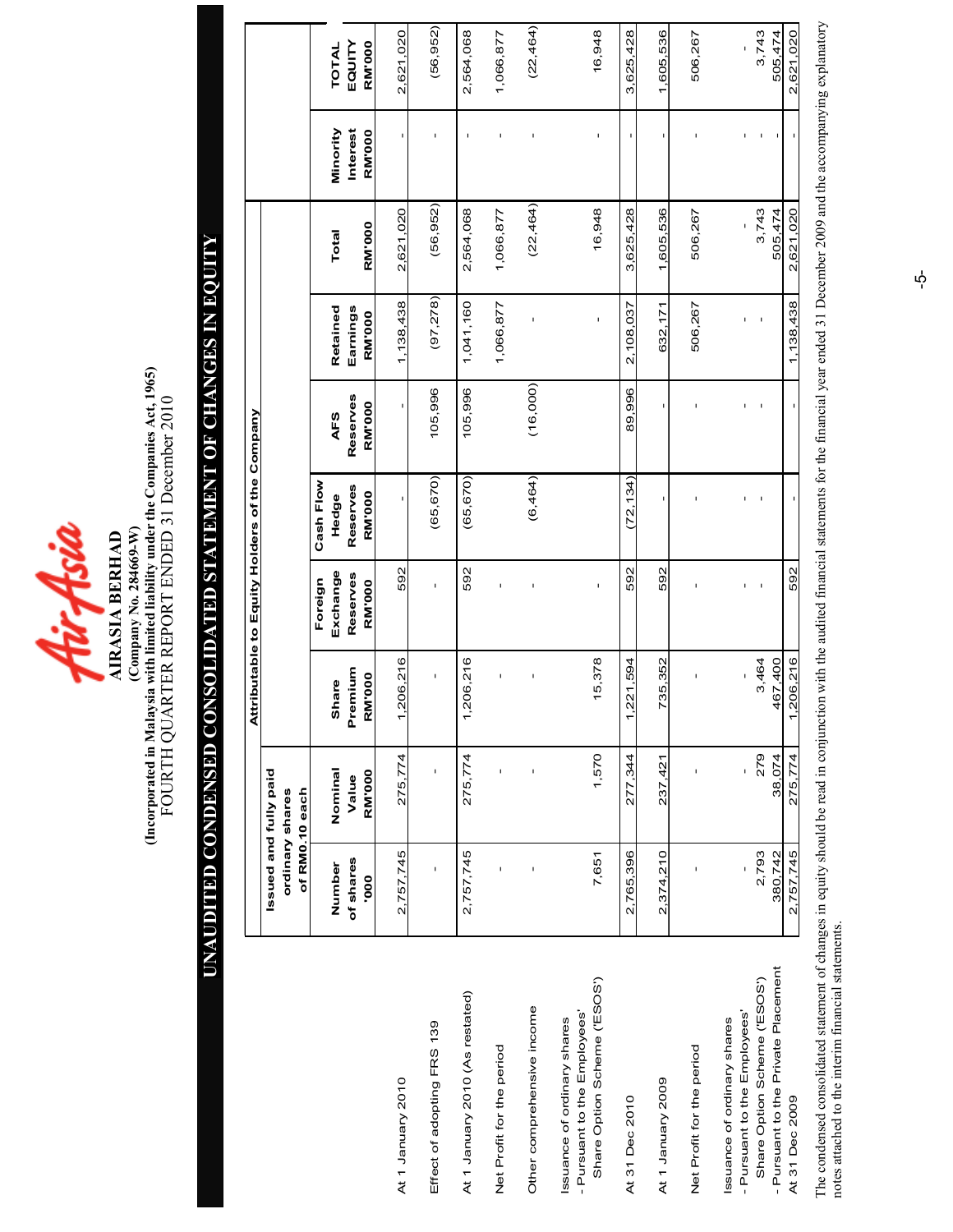

# KEY OPERATIG STATISTICS – 31 December 2010

Performance indicator for Malaysian operations for current quarter against the same quarter last year

| <b>Quarter Ended: 31 December</b> | <b>Oct-Dec 2010</b> | <b>Oct-Dec 2009</b> | <b>Change</b><br>$y$ -o-y |
|-----------------------------------|---------------------|---------------------|---------------------------|
|                                   |                     |                     |                           |
| Passengers Carried                | 4,440,327           | 3,995,405           | 11%                       |
| Capacity                          | 5,383,080           | 5,031,720           | 7%                        |
| Seat Load Factor                  | 82%                 | 79%                 | 3 ppt                     |
| ASK (million)                     | 6,434               | 5,863               | 10%                       |
| RPK (million)                     | 5,319               | 4,409               | 21%                       |
| Average Fare (RM)                 | 188                 | 176                 | 7%                        |
| Ancillary Income per pax (RM)     | 50                  | 25                  | 101%                      |
| Unit Passenger Revenue (RM)       | 238                 | 201                 | 19%                       |
| Rev / ASK (sen)                   | 18.44               | 15.25               | 21%                       |
| Rev / ASK (US cents)              | 5.92                | 4.48                | 32%                       |
| Cost / ASK (sen)                  | 11.85               | 11.12               | 7%                        |
| Cost / ASK (US cents)             | 3.81                | 3.27                | 16%                       |
| Cost / ASK-ex fuel (sen)          | 7.31                | 6.39                | 14%                       |
| Cost / ASK-ex fuel (US cents)     | 2.35                | 1.88                | 25%                       |
| Aircraft (average)                | 50                  | 45                  | 10%                       |
| Aircraft (end of period)          | 53                  | 48                  | 10%                       |
| Average Stage Length (km)         | 1,193               | 1,162               | 3%                        |
| Number of Flights                 | 29,966              | 27,939              | 7%                        |
| Fuel Consumed (barrels)           | 1,066,571           | 1,017,346           | 5%                        |
| Average Fuel Price (US\$/barrel)  | 88.0                | 80.1                | 10%                       |

Exchange Rates: RM:USD – 2010: 3.11, 2009: 3.40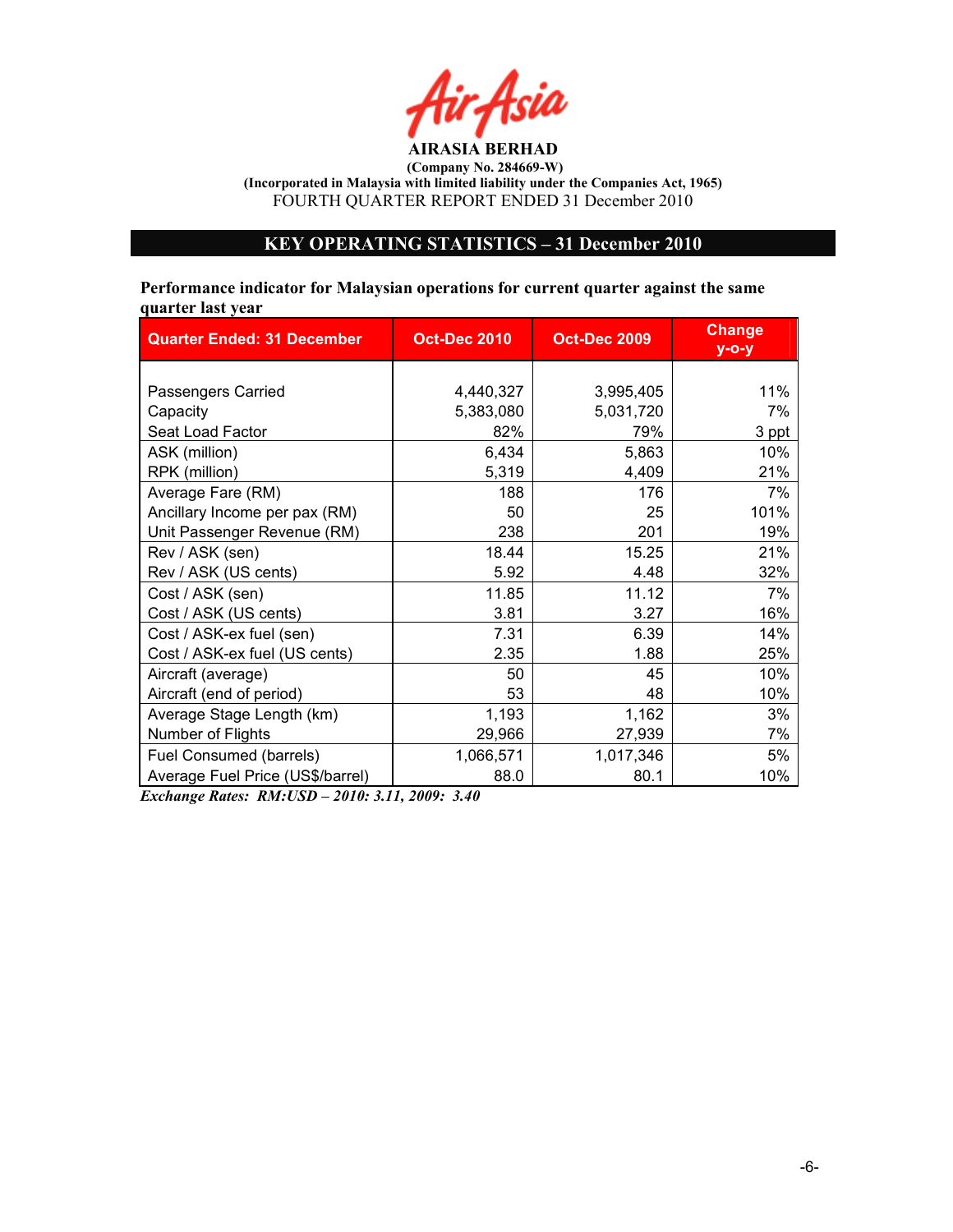

Performance indicator for Malaysian operations for current financial year against the previous financial year

| <b>Year Ended: 31 December</b>   | <b>Jan-Dec 2010</b> | <b>Jan-Dec 2009</b> | <b>Change</b><br>$y$ -o-y |
|----------------------------------|---------------------|---------------------|---------------------------|
|                                  |                     |                     |                           |
| Passengers Carried               | 16,054,738          | 14,253,244          | 13%                       |
| Capacity                         | 20,616,120          | 19,016,280          | 8%                        |
| Seat Load Factor                 | 78%                 | 75%                 | 3 ppt                     |
| ASK (million)                    | 24,362              | 21,977              | 11%                       |
| RPK (million)                    | 18,499              | 15,432              | 20%                       |
| Average Fare (RM)                | 177                 | 168                 | 5%                        |
| Ancillary Income per pax (RM)    | 44                  | 29                  | 51%                       |
| Unit Passenger Revenue (RM)      | 221                 | 197                 | 12%                       |
| Rev / ASK (sen)                  | 16.39               | 14.46               | 13%                       |
| Rev / ASK (US cents)             | 5.09                | 4.10                | 24%                       |
| Cost / ASK (sen)                 | 11.76               | 10.41               | 13%                       |
| Cost / ASK (US cents)            | 3.65                | 2.95                | 24%                       |
| Cost / ASK-ex fuel (sen)         | 6.78                | 6.15                | 10%                       |
| Cost / ASK-ex fuel (US cents)    | 2.10                | 1.74                | 21%                       |
| Aircraft (average)               | 48                  | 43                  | 10%                       |
| Aircraft (end of period)         | 53                  | 48                  | 10%                       |
| Average Stage Length (km)        | 1,184               | 1,166               | 2%                        |
| Number of Flights                | 114,534             | 105,646             | 8%                        |
| Fuel Consumed (barrels)          | 4,106,673           | 3,779,698           | 9%                        |
| Average Fuel Price (US\$/barrel) | 91.8                | 70.4                | 30%                       |

Exchange Rates: RM:USD – 2010: 3.22, 2009: 3.52

#### Definition and calculation methodology

| ASK (Available Seat Kilometres)    | Total available seats multiplied by the distance flown.     |
|------------------------------------|-------------------------------------------------------------|
| RPK (Revenue Passenger Kilometres) | Number of passengers carried multiplied by distance flown   |
| Revenue/ASK                        | Total revenue divided by ASK                                |
| Cost/ASK                           | Total expenses before interest and tax divided by ASK       |
| Cost/ASK – ex fuel                 | Costs, as defined above, less fuel expenses, divided by ASK |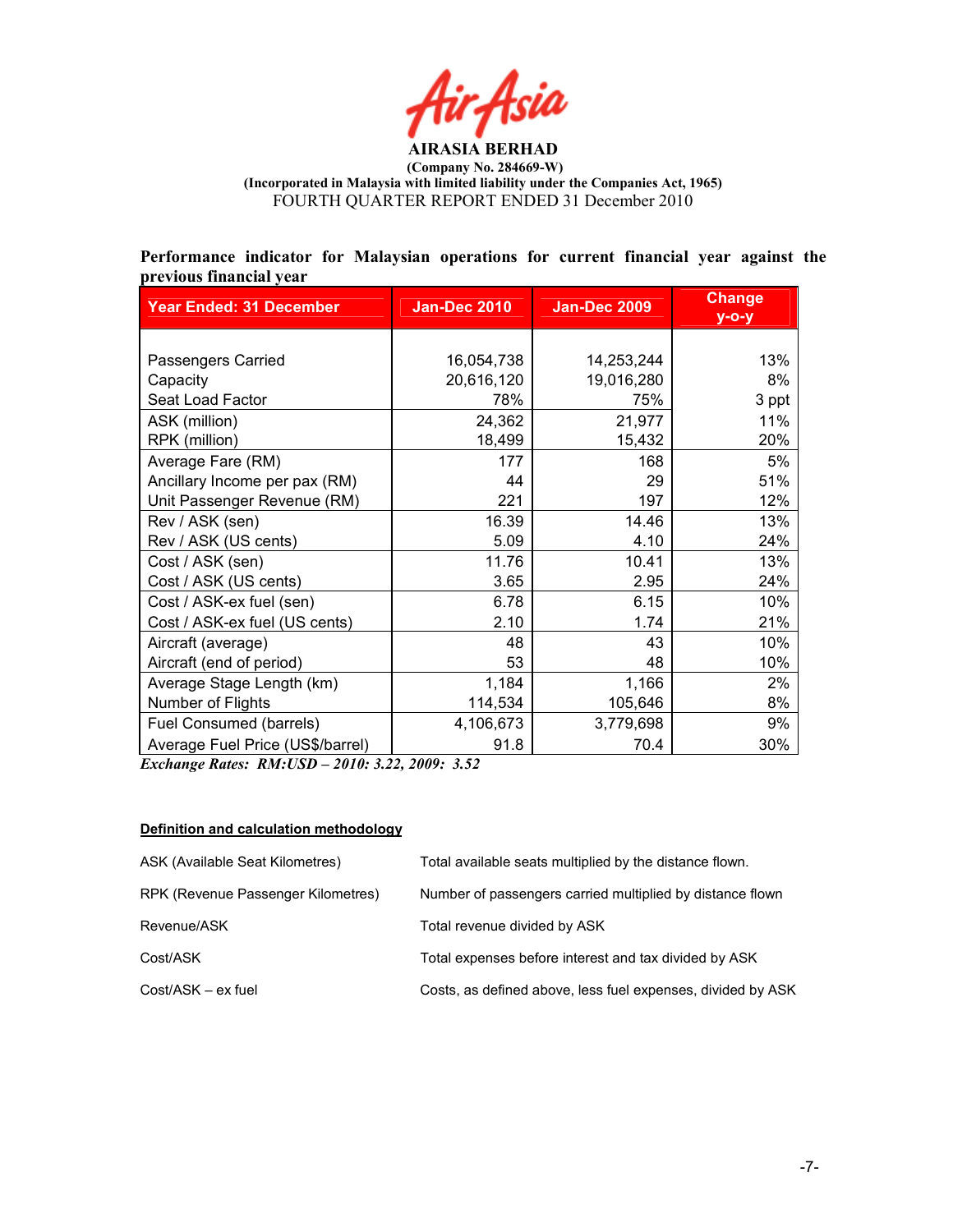

# OTES TO THE UAUDITED ACCOUTS – 31 December 2010

#### 1. Basis of preparation

The interim financial report is unaudited and has been prepared in accordance with Financial Reporting Standard ("FRS") 134: "Interim Financial Reporting" and paragraph 9.22 and Appendix 9B of the Bursa Malaysia Securities Berhad ("Bursa Malaysia") Listing Requirements.

The interim financial statements should be read in conjunction with the audited financial statements of the Group for the financial year ended 31 December 2009. The accounting policies and methods of computation adopted for the interim financial statements are consistent with those adopted for the audited financial statements for the financial year ended 31 December 2009, except for those accounting policies detailed in section 2 below.

## 2. Summary of significant accounting policies

With effect from 1 January 2010 the Group has adopted the following accounting standards: FRS 139: Financial Instruments, Recognition and Measurement, FRS 8 Operating Segments, FRS 101 (Revised) : Presentation of Financial Statements and FRS 7: Financial Instruments: Disclosures with effect from 1 January 2010.

# i) Effects of Adoption of FRS 139: Financial Instruments, Recognition and **Measurement**

FRS 139 sets out the new requirements for the recognition and measurement of financial instruments and the requirements for the application of hedge accounting.

Financial instruments are recorded initially at fair value. Subsequent measurement of those instruments at the balance sheet date reflects the designation of the financial instrument. The Group determines the classification at initial recognition and re-evaluates this designation at each year end except for those financial instruments measured at fair value through profit or loss.

#### Financial Assets

The group classifies its financial assets in the following categories: at fair value through profit or loss, loans and receivables, and available-for-sale. The classification depends on the purpose for which the financial assets were acquired. Management determines the classification of its financial assets at initial recognition.

#### a) Financial assets at fair value through profit or loss

Financial assets at fair value through profit or loss are financial assets held for trading. A financial asset is classified in this category if acquired principally for the purpose of selling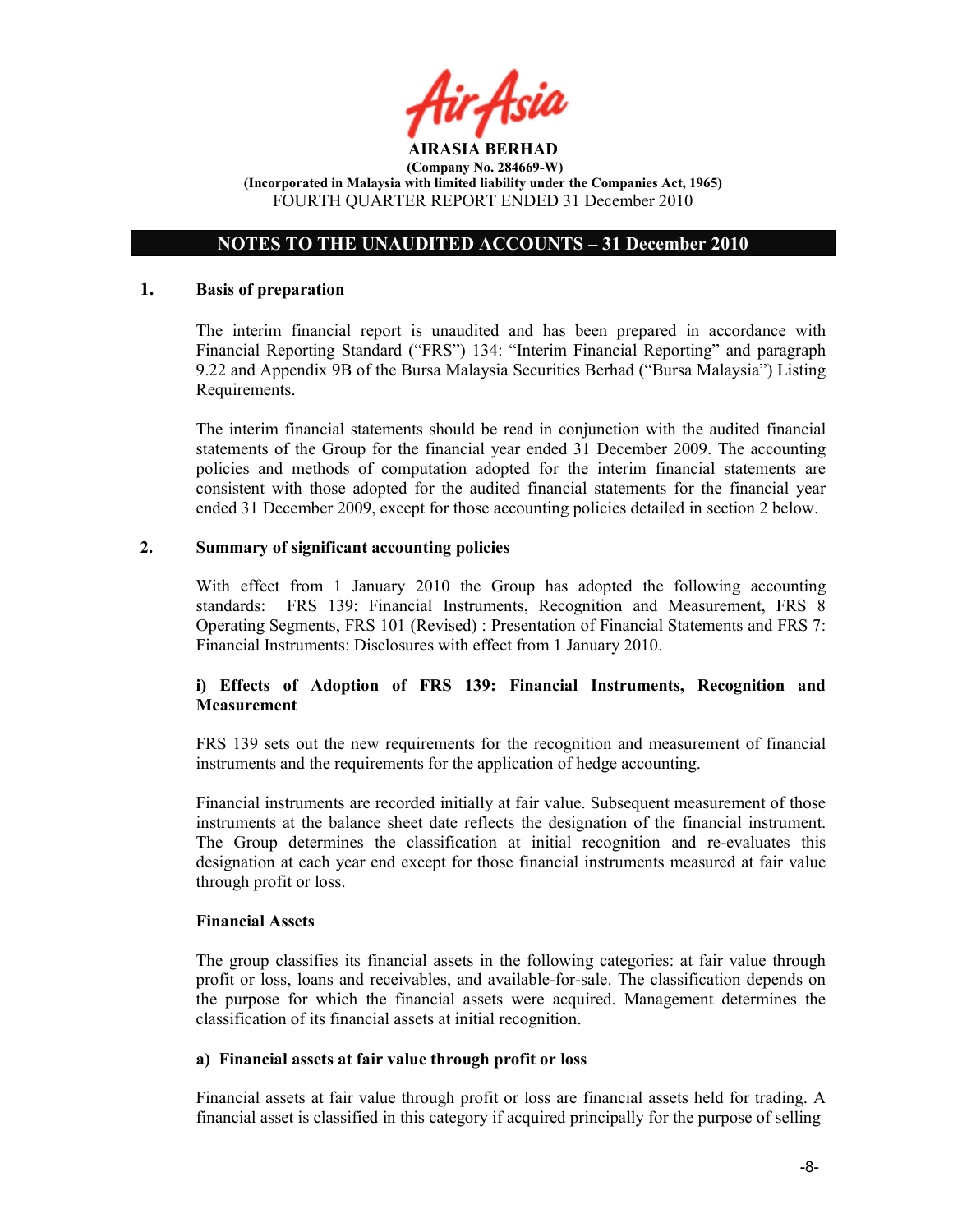

AIRASIA BERHAD (Company No. 284669-W)

# (Incorporated in Malaysia with limited liability under the Companies Act, 1965) FOURTH QUARTER REPORT ENDED 31 December 2010

# OTES TO THE UAUDITED ACCOUTS – 31 December 2010

in the short-term. Derivatives are also categorised as held for trading unless they are designated as hedges. Assets in this category are classified as current assets.

## b) Loans and Receivables

Loans and receivables are non-derivative financial assets with fixed or determinable payments that are not quoted in an active market. They are included in current assets, except for maturities greater than 12 months after the end of the reporting period. These are classified as non-current assets.

# c) Available-for-sale

Available-for-sale financial assets are non-derivatives that are either designated in this category or not classified in any of the other categories. They are included in non-current assets unless the investment matures or management intends to dispose of it within 12 months of the end of the reporting period. Available-for-sale financial assets were previously classified within Other Investments.

## Financial Liabilities

## a) Borrowings

Borrowings are initially measured at fair value plus directly attributable transaction costs and subsequently at amortised cost using the effective interest rate method. Gains and losses are recognised in the consolidated income statement when the liabilities are derecognised or through the amortisation process.

## b) Derivative Financial Instruments

Derivative financial instruments are required to be initially recognised at fair value on the date the derivative contract is entered into and subsequently at fair value at each balance sheet date. Derivatives are carried as assets when fair value is positive and as liabilities when fair value is negative. Any gains or losses arising from changes in fair value on derivatives that do not qualify for hedge accounting are recognised in the income statement.

However, where derivatives qualify for hedge accounting, recognition of any resultant gain or loss depends on the nature of item being hedged as follows:

## Cash flow hedge

The effective portion of the gain or loss on the hedging instrument is recognised directly in equity, while an ineffective portion is recognised immediately in the income statement. Amounts taken to equity are transferred to the income statement when the hedged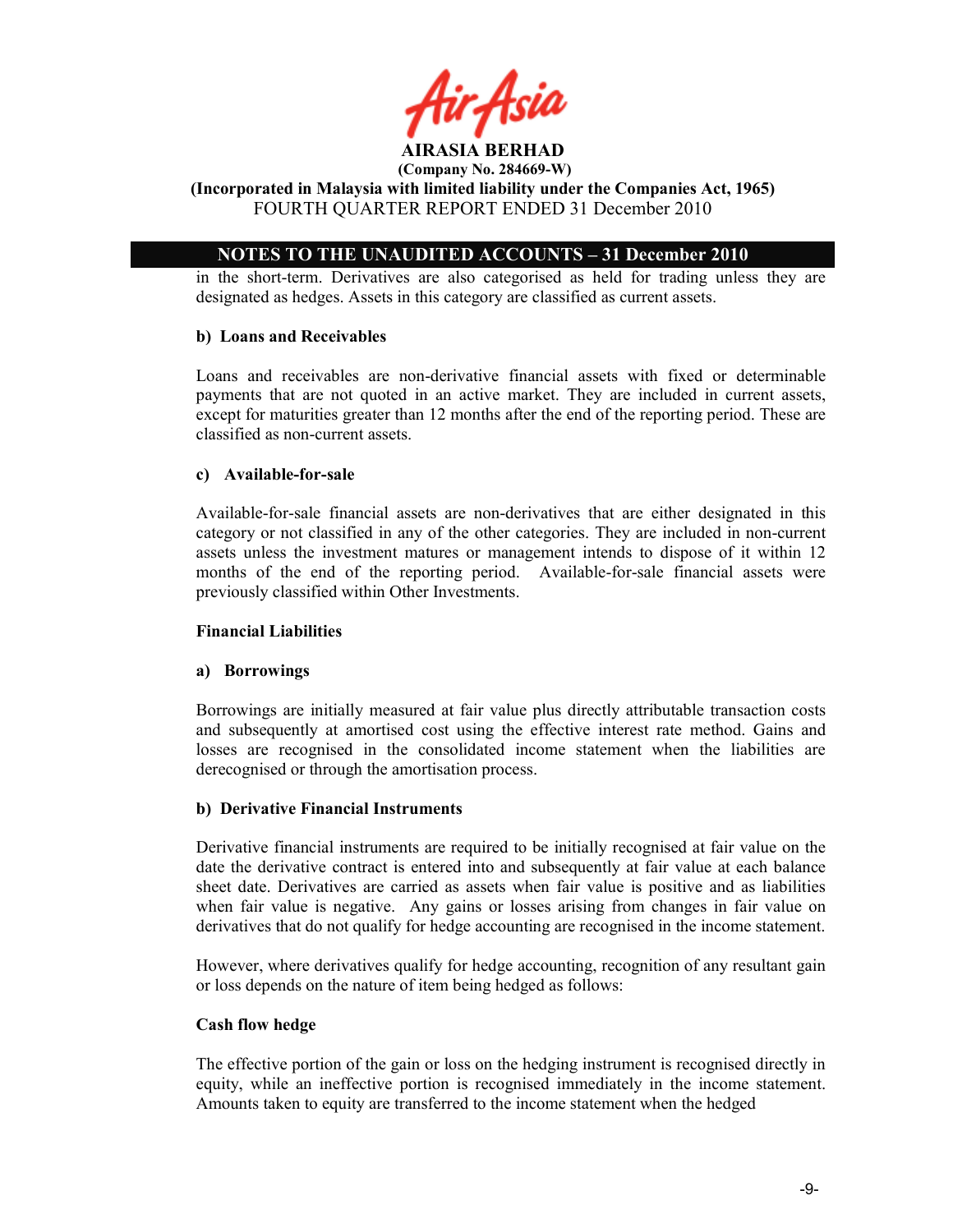

(Incorporated in Malaysia with limited liability under the Companies Act, 1965) FOURTH QUARTER REPORT ENDED 31 December 2010

# OTES TO THE UAUDITED ACCOUTS – 31 December 2010

transaction affects profit or loss, such as when the hedged financial expense is recognised or when a forecast sale occurs. When the hedged item is the cost of a non-financial asset or

non-financial liability, the amounts taken to equity are transferred to the initial carrying amount of non-financial asset or liability. If the forecast transaction or firm commitment is no longer expected to occur, amounts previously recognised in equity are transferred to the income statement. If the hedging instrument expires or is sold, terminated or exercised without replacement or rollover, or if its designation as a hedge is revoked, amounts previously recognised in equity remain in equity until the forecast transaction or firm commitment occurs.

In accordance with the provisions of FRS 139, the above changes are applied prospectively and the comparatives as at 31 December 2009 are not restated. Instead, the changes have been accounted for by making the following FRS139 adjustments to opening balances in the balance sheet as at 1 January 2010. As at 01/01/2010

|                                              | AS ALUI/UI/4010<br><b>RM'000</b> |
|----------------------------------------------|----------------------------------|
| Available-for-Sale Financial Assets          | 105,996                          |
| <b>Derivative Financial Assets</b>           | 158,115                          |
| Derivative Financial Liabilities             | (288,760)                        |
| Amounts due from a jointly controlled entity | (15, 462)                        |
| Amounts due from an associate                | (16, 841)                        |
|                                              | (56, 952)                        |

In addition, these changes in accounting policies have the effect of increasing the profit for the current period by RM60.4 million, and decreasing the profit by RM284.0 million in the year to date.

## ii) Effects of Adoption of FRS 8: Operating Segments

FRS 8 requires an entity to report financial and descriptive information about its reportable segments. AirAsia Berhad operates a single reportable segment, that of Airline Operations, for decision making purposes so no further segment information is disclosed.

## iii) Effects of Adoption of FRS 101 (Revised): Presentation of Financial Statements

FRS 101 (Revised) requires owner and non-owner changes in equity to be presented separately. The statement of changes in equity will include only details of transactions with owners, with all non-owner changes in equity presented as a single line labelled as total comprehensive income. The revised standard also requires the presentation of the statement of comprehensive income: its presents all items of income and expense recognised in profit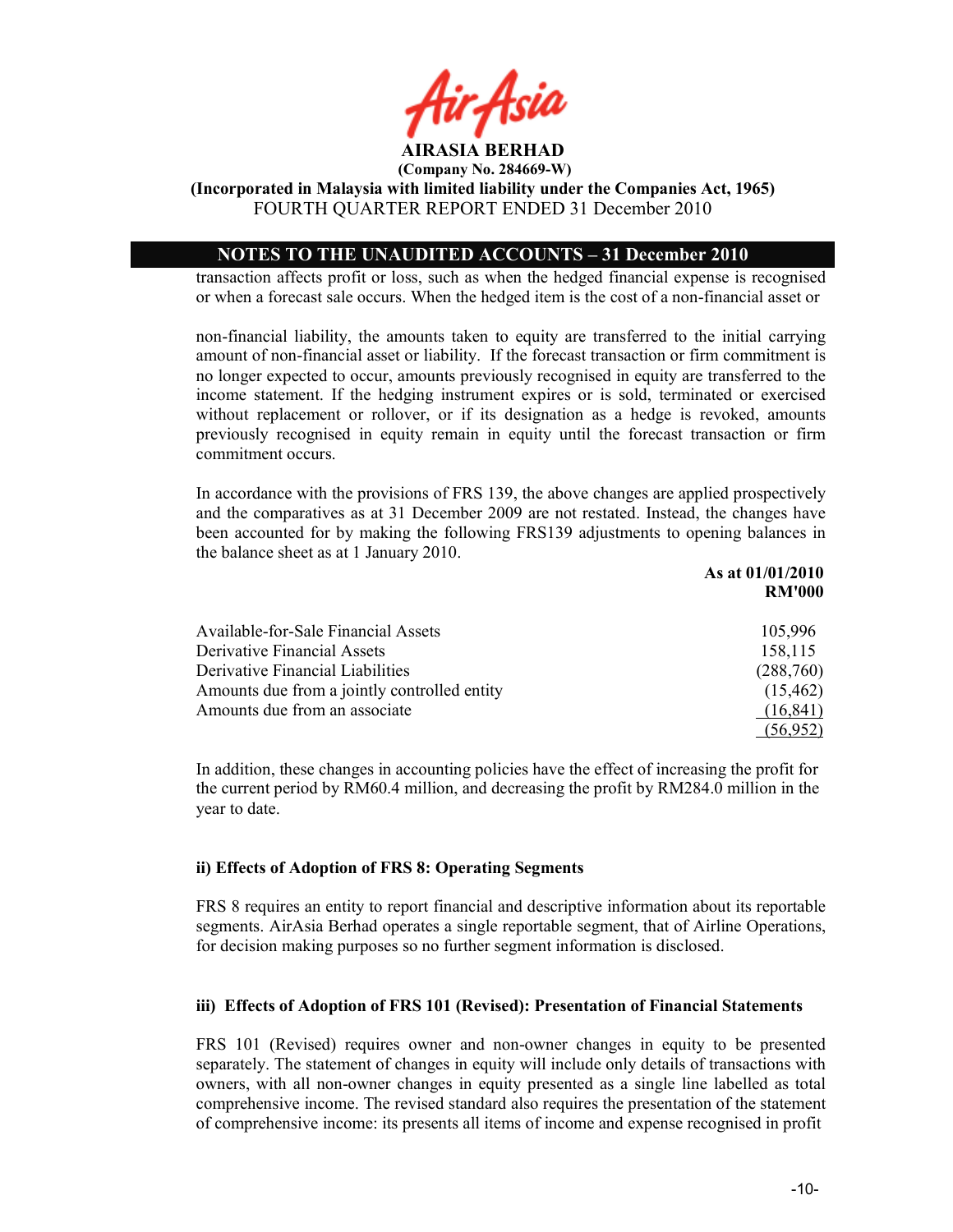#### AIRASIA BERHAD (Company No. 284669-W)

# (Incorporated in Malaysia with limited liability under the Companies Act, 1965) FOURTH QUARTER REPORT ENDED 31 December 2010

# OTES TO THE UAUDITED ACCOUTS – 31 December 2010

or loss, together with all other items of recognised income and expense, either in one single statement, or in two linked statements.

This is a disclosure standard with no impact on the financial position or financial performance of the Group.

## iv) Effects of Adoption of FRS 7: Financial Instruments: Disclosures

FRS 7 requires comprehensive disclosure on qualitative and quantitative information about exposure to risks from financial instruments. Such disclosures will be made on the audited annual financial statements of the Group.

# v) Changes in Accounting Policies and Effects of Adoption of New and Revised FRSs

At the date of authorisation of this quarterly condensed financial report, the MASB had issued the following FRS and Interpretations but which were not yet effective and have not been adopted by the Group:

#### Effects for financial periods beginning on or after

| FRS 1 (Revised): First time adoption of Financial Reporting Standards  | 1 July 2010 |
|------------------------------------------------------------------------|-------------|
| FRS 3 (Revised): Business Combination                                  | 1 July 2010 |
| FRS 127 (Revised): Consolidated and Separate Financial Instruments     |             |
| (amended)                                                              | 1 July 2010 |
| IC Interpretation 12: Service Concession Arrangements                  | 1 July 2010 |
| IC Interpretation 13: Customer Loyalty Programmes                      | 1 July 2010 |
| IC Interpretation 15: Agreements for the Construction of Real Estate   | 1 July 2010 |
| IC Interpretation 16: Hedges of Net Investments in a Foreign Operation | 1 July 2010 |
| IC Interpretation 17: Distributions of Non-cash Assets to Owners       | 1 July 2010 |
|                                                                        |             |

| The amendments to the FRS:                                          |             |
|---------------------------------------------------------------------|-------------|
| FRS 2: Share-based Payment                                          | 1 July 2010 |
| FRS 5: Non-current Assets Held for Sale and Discontinued Operations | 1 July 2010 |
| FRS 138: Intangible Assets                                          | 1 July 2010 |
| IC Interpretation 9: Reassessment of Embedded Derivatives           | 1 July 2010 |

The new FRS above is expected to have no significant impact on the financial statements of the Group and the Company upon their initial application except for the changes in disclosures.

## 3. Auditors' report on preceding annual financial statements

The auditors have expressed an unqualified opinion on the Group's statutory financial statements for the financial year ended 31 December 2009 in their report dated 30 April 2010.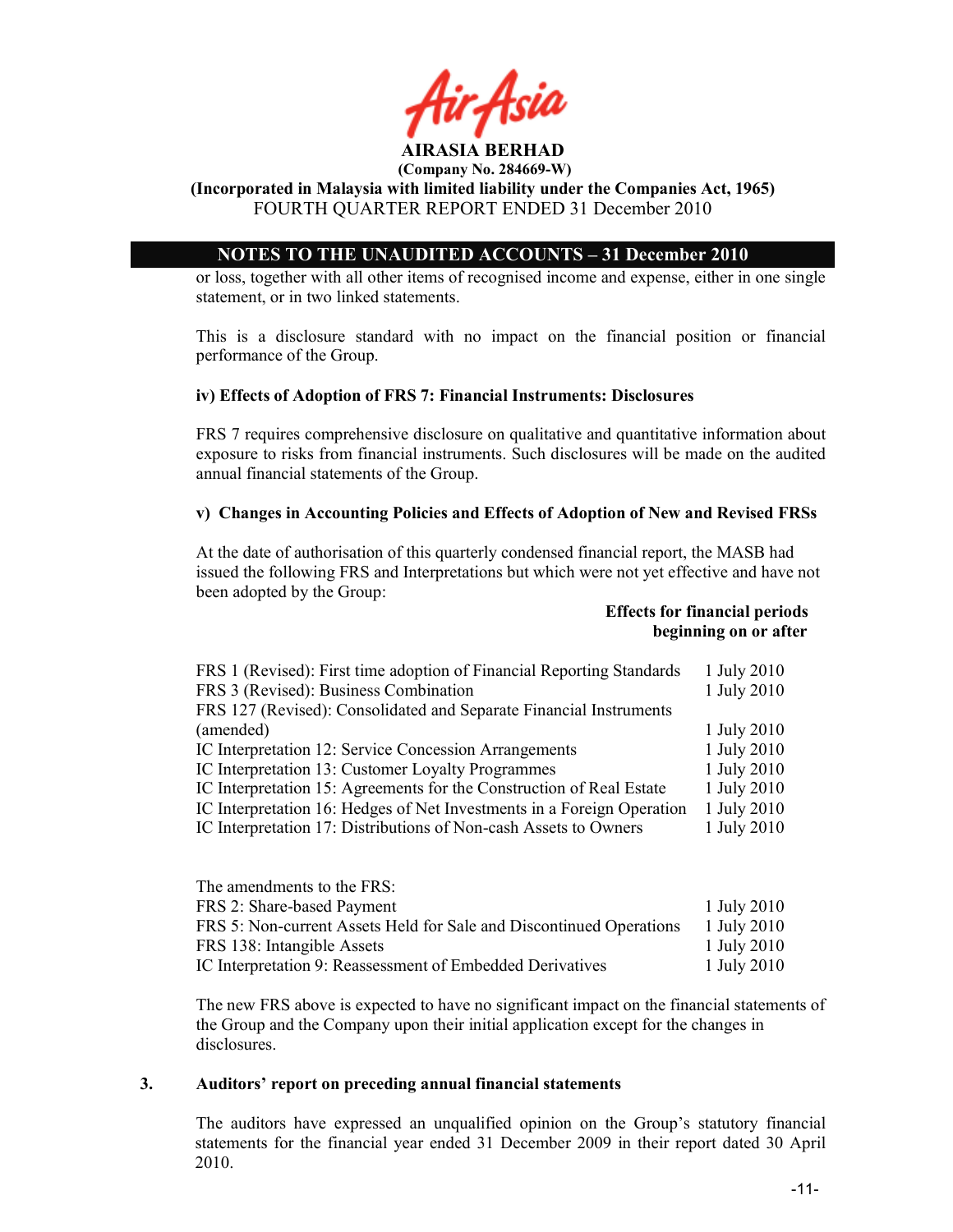

# OTES TO THE UAUDITED ACCOUTS – 31 December 2010

## 4. Seasonality of operations

AirAsia is primarily involved in the provision of air transportation services and thus, is subject to the seasonal demand for air travel. The seat load factor was 3 percentage points higher in the quarter under review against the same period last year. Compared against the immediate preceding quarter (third quarter July  $-$  September 2010), the seat load factor was 4 percentage points higher. This seasonal pattern is in line with the expectation of the Group.

#### 5. Unusual items due to their nature, size or incidence

There were no unusual items affecting assets, liabilities, equity, net income or cash flows during the current quarter and financial period-to-date.

## 6. Changes in estimates

There were no changes in estimates that have had material effect in the current quarter and financial period-to-date results.

## 7. Capital and reserves

During quarter ended 31 December 2010, the total issued and paid-up share capital of the Company increased from RM276,539,508 to RM277,343,608 from the issuance of 8,041,000 ordinary shares of RM0.10 each pursuant to the exercise of ESOS at the option price of RM1.08. Other than the above, there was no cancellation, repurchases, resale and repayment of debt and equity securities for the period ended 31 December 2010.

## 8. Dividend paid

There were no dividends paid in the quarter ended 31 December 2010.

## 9. Segment reporting

The Group operates a single reportable segment, that of Airline Operations.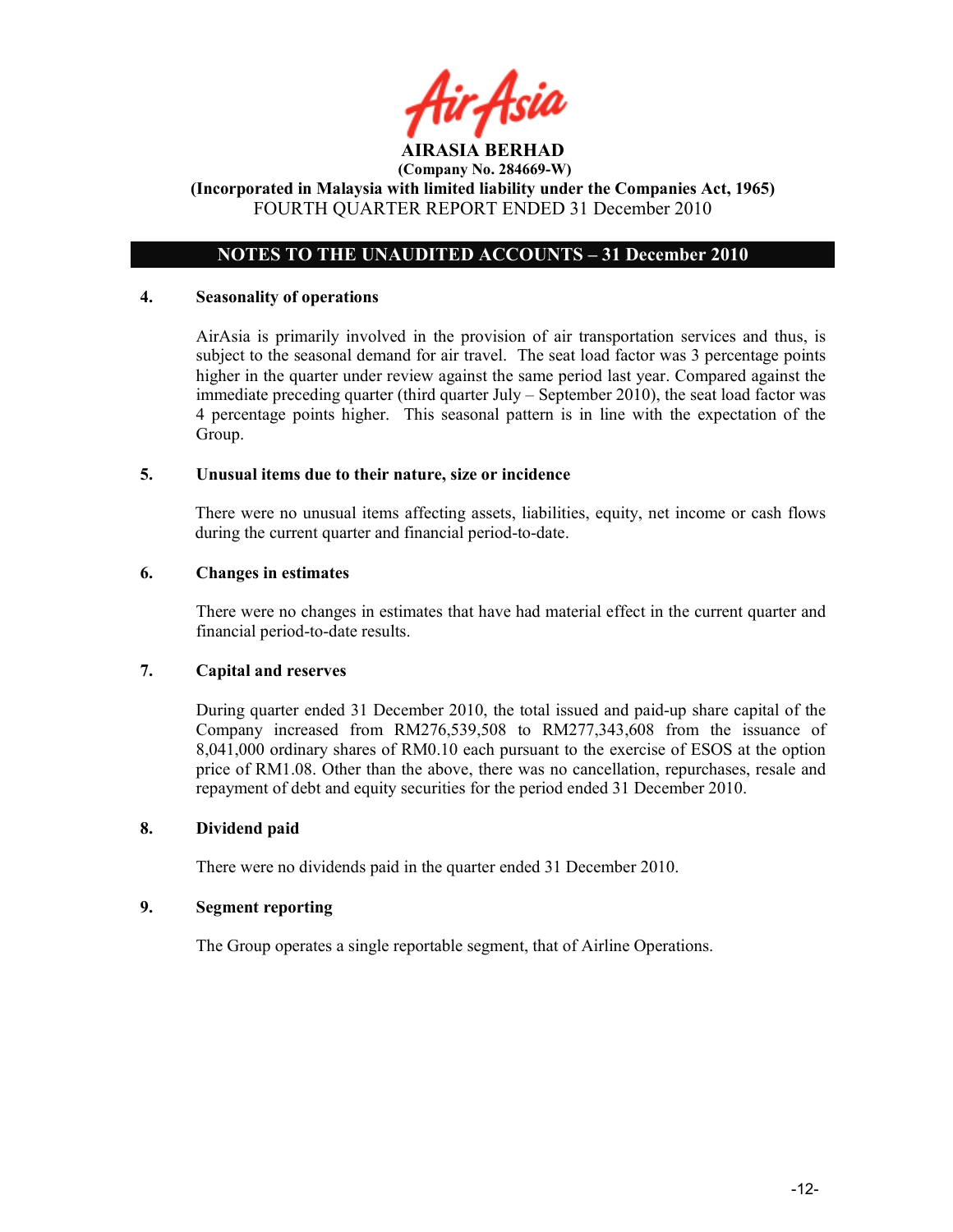

# OTES TO THE UAUDITED ACCOUTS – 31 December 2010

#### 10. FRS 139 Adjustments

 FRS139 Adjustments comprise fair value changes due to movement in mark-to-market (MTM) position on non-designated hedging contracts at 31 December 2010 as compared to 30 September 2010, and are detailed below:

|     |                                                  | Quarter ended<br>31/12/2010<br><b>RM</b> million | <b>Quarter ended</b><br>31/12/2009<br><b>RM</b> million |
|-----|--------------------------------------------------|--------------------------------------------------|---------------------------------------------------------|
| (1) | Gain $/$ (loss) from fuel contracts              | (2.6)                                            | $\overline{\phantom{0}}$                                |
| (i) | Gain / (loss) from foreign currency contracts    | 20.1                                             | $\overline{\phantom{0}}$                                |
|     | (v) Gain $/$ (loss) from interest rate contracts | 52.1                                             |                                                         |
|     |                                                  | 69.6                                             |                                                         |

The above gains and losses arise from the movement in exchange rates (principally RM:US\$), interest rates and jet fuel prices relative to the contracted rate during the quarter.

The fair value of derivative financial instruments is determined by discounting future cash flows to present value.

#### 11. Other Comprehensive Income

Cash flow hedges represent fair value changes due to movement in MTM position on effective hedging contracts at 31 December 2010 as compared to 30 September 2010 as follows:

|                                                                                    | <b>Quarter ended</b><br>31/12/2010<br><b>RM</b> million | Quarter ended<br>31/12/2009<br><b>RM</b> million |
|------------------------------------------------------------------------------------|---------------------------------------------------------|--------------------------------------------------|
| Fair value loss in the period<br>(1)<br>(i) Amount transferred to income statement | (24.8)<br>3.0                                           | -                                                |
|                                                                                    |                                                         |                                                  |

Fair value changes in effective hedging contracts are recognized directly in equity and are transferred to the income statement in the same period as the underlying hedged item affects profit or loss.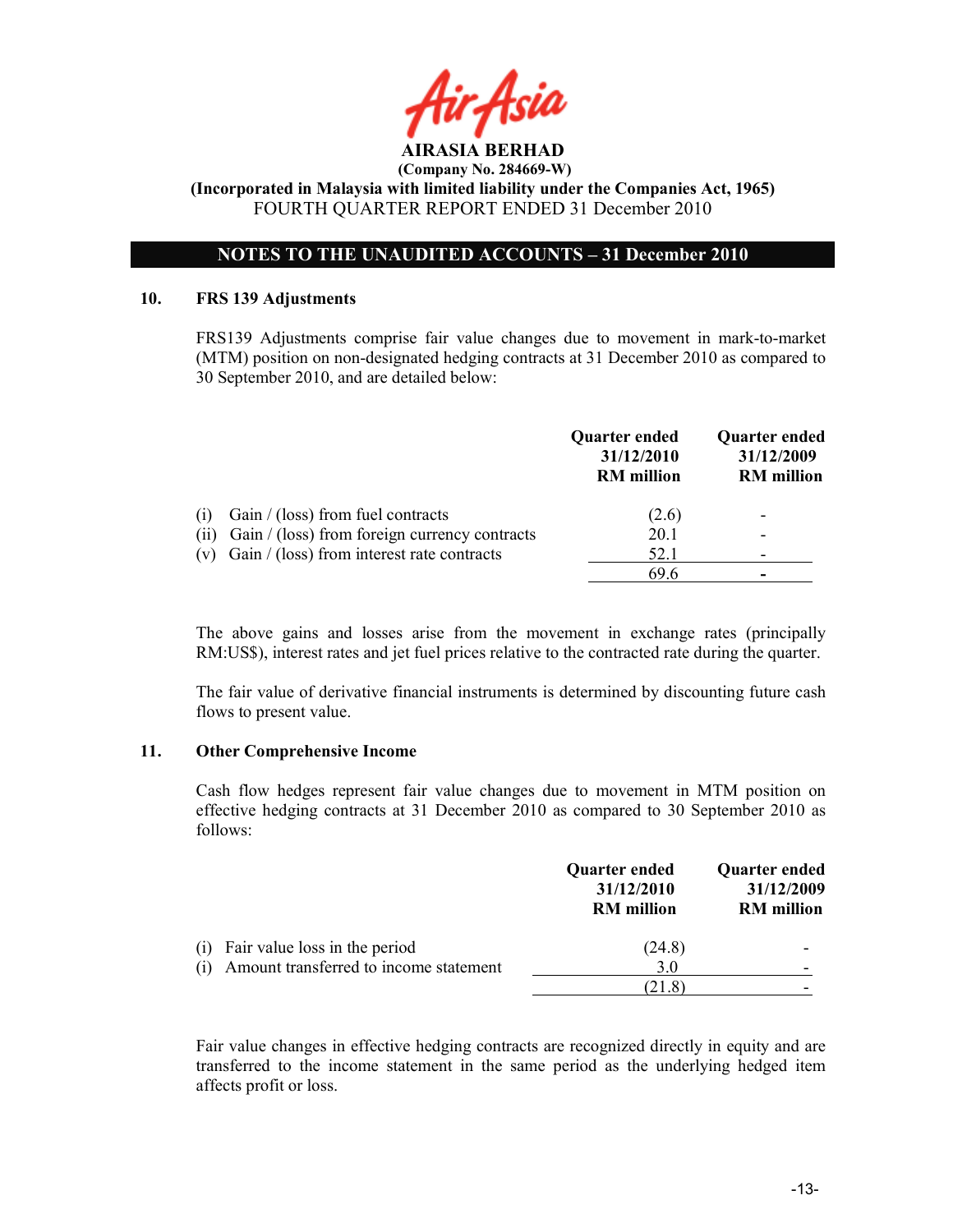

# OTES TO THE UAUDITED ACCOUTS – 31 December 2010

## 12. Disclosure of Realised and Unrealised Profits

The cumulative retained profit of the Group and its subsidiaries comprises realized and unrealized profit as disclosed in the table below.

|                                                                       | As at<br>31/12/2010<br><b>RM</b> million | As at<br>31/12/2009<br><b>RM</b> million |
|-----------------------------------------------------------------------|------------------------------------------|------------------------------------------|
| Total retained profit of AirAsia Berhad and its<br>subsidiaries       |                                          |                                          |
| Realised<br>(i)                                                       | 1,003,047                                | 338,648                                  |
| Unrealised<br>(i)                                                     | 1,121,156                                | 815,956                                  |
|                                                                       | 2,124,203                                | 1,154,604                                |
| Total share of accumulated losses from associates                     |                                          |                                          |
| Realised<br>(i)                                                       | (4,112)                                  | (4,112)                                  |
| Unrealised<br>(i)                                                     |                                          |                                          |
|                                                                       | (4,112)                                  | (4,112)                                  |
| Total share of accumulated losses from jointly<br>controlled entities |                                          |                                          |
| Realised<br>(i)<br>Unrealised<br>(i)                                  | (12,054)                                 | (12,054)                                 |
|                                                                       | (12,054)                                 | (12,054)                                 |
| Total group retained profit as per consolidated                       |                                          |                                          |
| accounts                                                              | 2,108,037                                | 1,138,438                                |

## 13. Property, plant and equipment

#### (a) acquisition and disposals

During the quarter ended 31 December 2010, the Group acquired property, plant and equipment with a cost of RM482.0 million (quarter ended 31 December 2009: RM784.8 million).

During the quarter ended 31 December 2010, there was no disposal of property, plant and equipment (quarter ended 31 December 2009: RM24.1 million).

#### (b) valuation

 There was no revaluation of property, plant and equipment for the quarter ended 31 December 2010.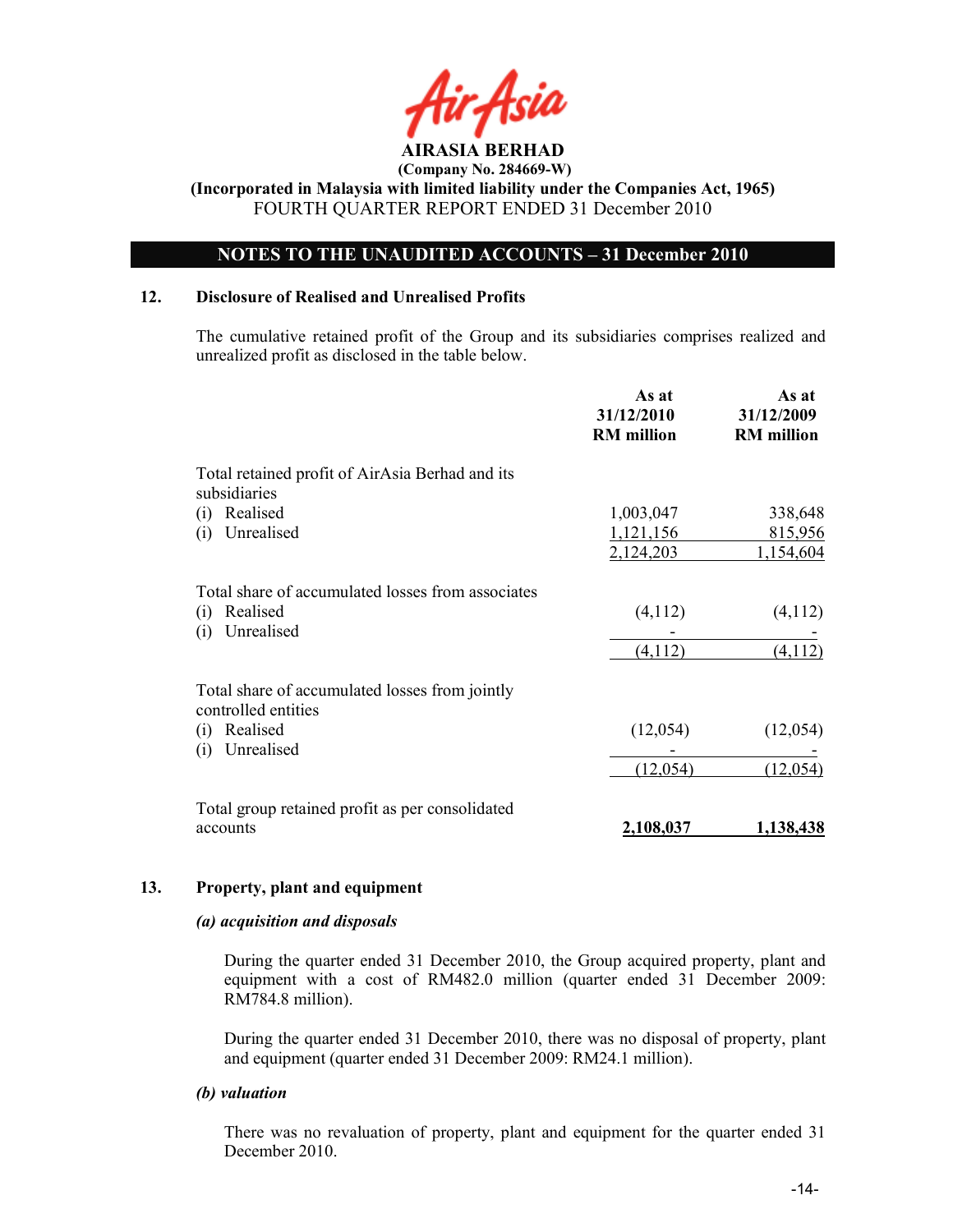

# OTES TO THE UAUDITED ACCOUTS – 31 December 2010

#### 14. Post balance sheet events

There were no material events after the period end that have not been reflected in the financial statements for the financial period ended 31 December 2010 as at the date of this report.

## 15. Changes in composition of the Group

There were no changes in the composition of the Group during the quarter under review.

## 16. Contingent assets

As at the date of this report, the Group does not have any contingent assets.

# 17. Changes in contingent liabilities since the last annual balance sheet date

There were no material changes in contingent liabilities since the latest audited financial statements of the Group for the financial year ended 31 December 2009.

## 18. Capital commitments outstanding not provided for in the interim financial report

Capital commitments for property, plant and equipment:

|                                   |                      | <b>Group and Company</b> |
|-----------------------------------|----------------------|--------------------------|
|                                   | 31/12/2010<br>RM'000 | 31/12/2009<br>RM'000     |
| Contracted for                    | 12,829,657           | 16,234,759               |
| Authorised but not contracted for | 7,931,251            | 8,431,514                |
|                                   | 20,760,908           | 24,666,273               |
|                                   |                      |                          |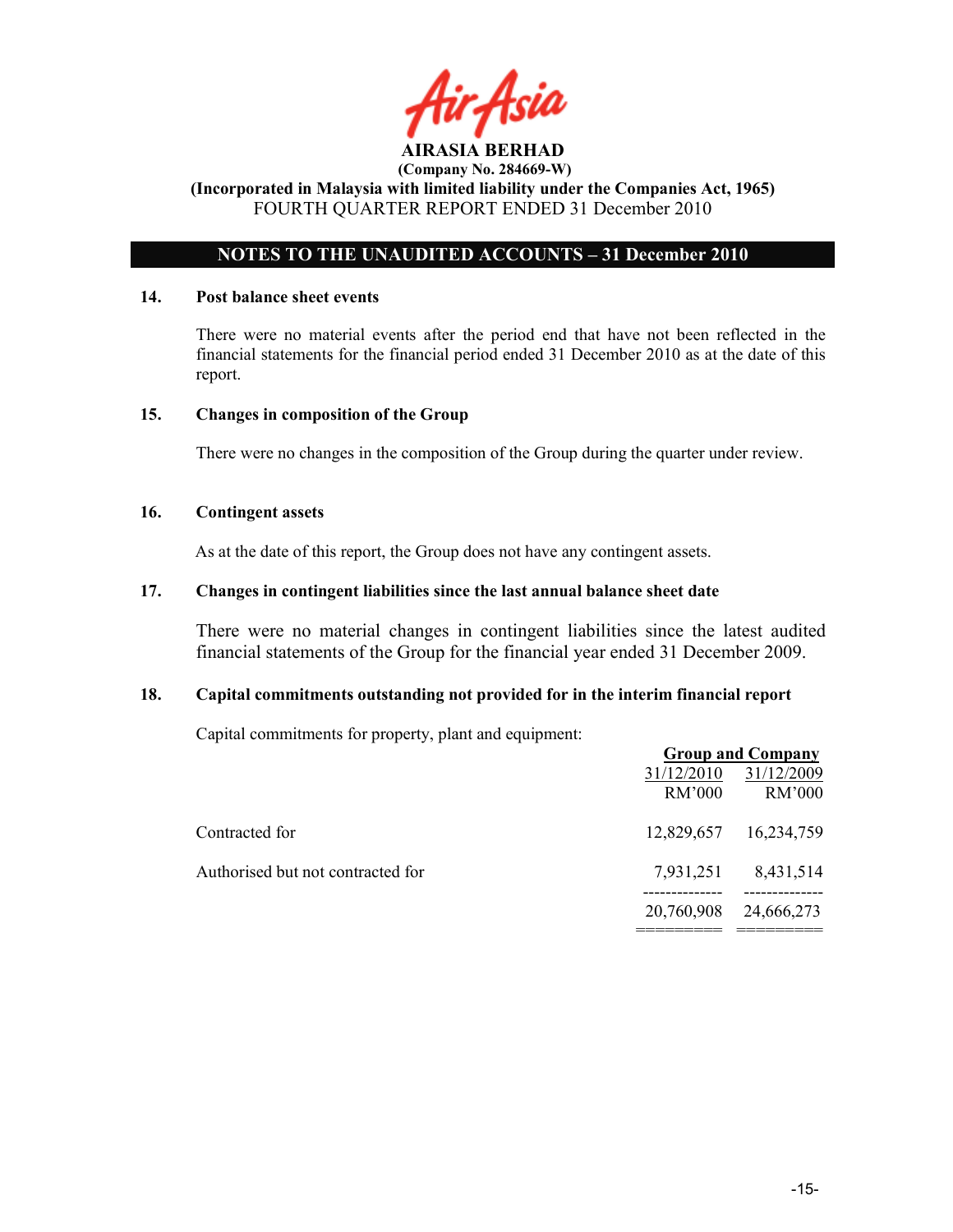

AIRASIA BERHAD (Company No. 284669-W)

(Incorporated in Malaysia with limited liability under the Companies Act, 1965) FOURTH QUARTER REPORT ENDED 31 December 2010

# OTES TO THE UAUDITED ACCOUTS – 31 December 2010

## 19. Material related party transactions

Details of the relationship and transactions between AirAsia and its related parties are as described below. The related party transactions described were carried out on the terms and conditions obtainable in transactions with unrelated parties unless otherwise stated.

| Name of company      | <b>Relationship</b>                        |
|----------------------|--------------------------------------------|
| Thai AirAsia         | A jointly controlled entity of the Company |
| PT Indonesia AirAsia | An associate of the Company                |
| AirAsia X Sdn. Bhd.  | An investment with common shareholders and |
|                      | directors of the Company                   |

These following items have been included in the Income Statement.

|                          |                                       |                      | Group                |
|--------------------------|---------------------------------------|----------------------|----------------------|
|                          |                                       | <b>Quarter ended</b> | <b>Quarter ended</b> |
|                          |                                       | 31/12/2010           | 31/12/2009           |
|                          |                                       | <b>RM'000</b>        | <b>RM'000</b>        |
|                          | Thai AirAsia                          |                      |                      |
| $\blacksquare$           | Lease rental income on aircraft       | 63,537               | 47,340               |
| $\overline{\phantom{a}}$ | Maintenance and overhaul charges      | 4,003                | 6,839                |
|                          | PT Indonesia AirAsia                  |                      |                      |
| $\blacksquare$           | Lease rental income on aircraft       | 47,554               | 40,826               |
| $\overline{\phantom{a}}$ | Maintenance and overhaul charges      | 2,277                | 3,850                |
|                          | AirAsia X Sdn. Bhd.                   |                      |                      |
| $\sim$                   | Services charged to AirAsia X Sdn Bhd | 10,444               | 5,497                |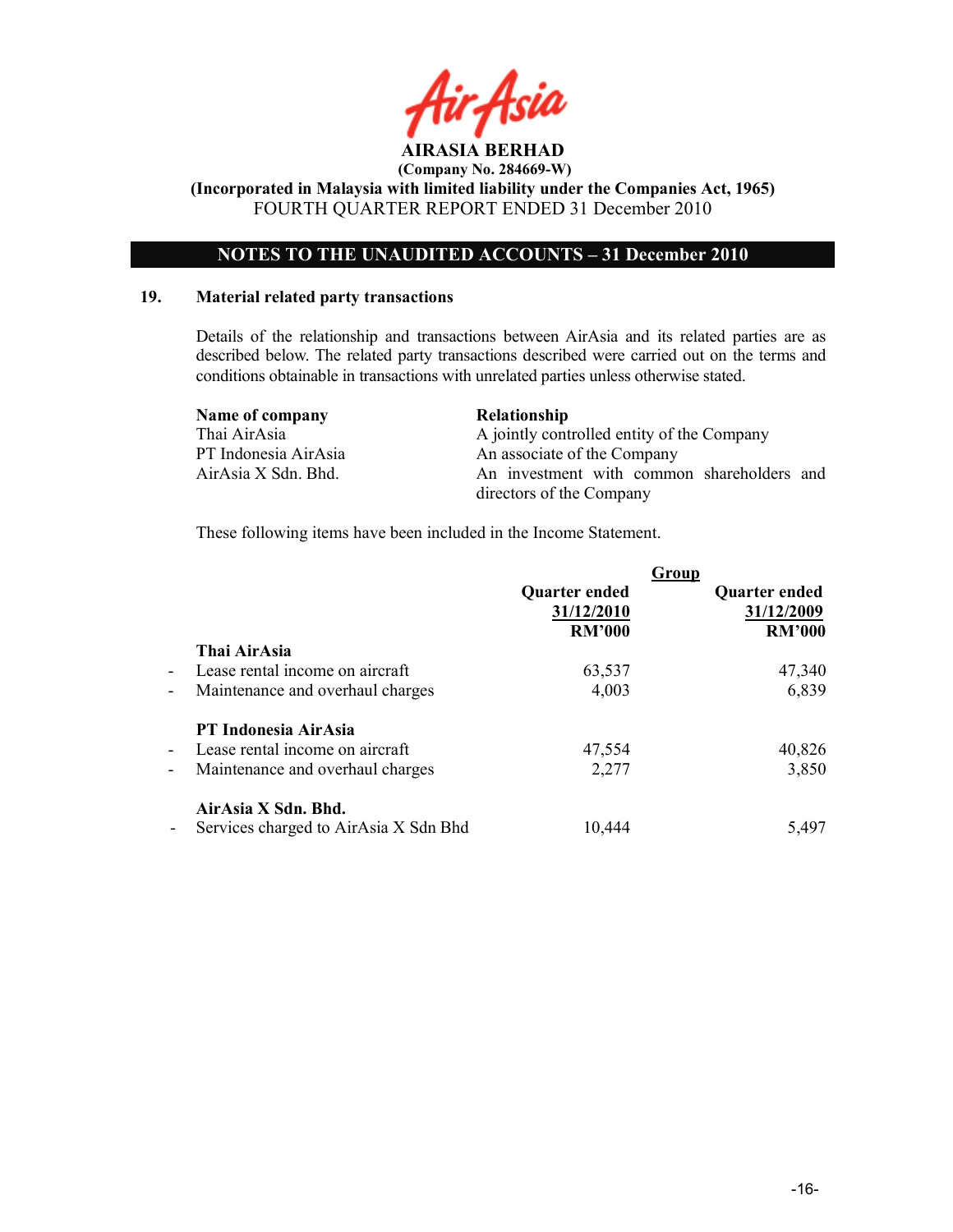AIRASIA BERHAD (Company No. 284669-W)

(Incorporated in Malaysia with limited liability under the Companies Act, 1965) FOURTH QUARTER REPORT ENDED 31 December 2010

# OTES TO THE UAUDITED ACCOUTS – 31 December 2010

#### 20. Review of performance

| (A) Performance of current quarter against the same quarter last year for Malaysia |                     |                     |               |  |  |
|------------------------------------------------------------------------------------|---------------------|---------------------|---------------|--|--|
| <b>Quarter Ended: 31 December</b>                                                  | <b>Oct-Dec 2010</b> | <b>Oct-Dec 2009</b> | <b>Change</b> |  |  |
| <b>RM'000</b>                                                                      |                     |                     | $y - o - y$   |  |  |
|                                                                                    |                     |                     |               |  |  |
| <b>Ticket Sales</b>                                                                | 835,700             | 703,598             | 19%           |  |  |
| Ancillary Income                                                                   | 221,075             | 98,777              | 124%          |  |  |
| Other Operating Income                                                             | 129,692             | 91,684              | 41%           |  |  |
| <b>Revenue</b>                                                                     | 1,186,467           | 894,059             | 33%           |  |  |
|                                                                                    |                     |                     |               |  |  |
| <b>Staff Cost</b>                                                                  | (92, 802)           | (76, 175)           | $-22%$        |  |  |
| Fuel and Oil                                                                       | (292, 444)          | (240, 840)          | $-21%$        |  |  |
| <b>User &amp; Station Charges</b>                                                  | (66, 838)           | (64, 722)           | $-3%$         |  |  |
| Maintenance & Overhaul                                                             | (44, 182)           | (23, 780)           | $-86%$        |  |  |
| Sales and Marketing                                                                | (32,027)            | (28, 598)           | $-12%$        |  |  |
| <b>Others</b>                                                                      | (73, 742)           | (72, 861)           | $-1%$         |  |  |
| <b>EBITDAR</b>                                                                     | 584,433             | 387,083             | 51%           |  |  |
| Lease of Aircraft                                                                  | (12, 481)           | (17, 792)           | 30%           |  |  |
| <b>EBITDA</b>                                                                      | 571,951             | 369,292             | 55%           |  |  |
| Depreciation & Amortisation                                                        | (148, 211)          | (139, 411)          | $-6%$         |  |  |
| <b>EBIT</b>                                                                        | 423,740             | 229,881             | 84%           |  |  |
| FRS139 Adjustments                                                                 | 69,554              |                     |               |  |  |
| <b>Exceptional Item</b>                                                            | 0                   | 28,695              |               |  |  |
| <b>Net Finance Cost</b>                                                            | (85, 489)           | (93, 447)           | 9%            |  |  |
| Unrealised forex gain / (loss)                                                     | (12, 211)           | 67,326              | $-118%$       |  |  |
| Other Income / (Expenses)                                                          | (5, 373)            | (8,706)             | 38%           |  |  |
| <b>Profit before tax</b>                                                           | 390,222             | 223,750             | 74%           |  |  |
| <b>Taxation</b>                                                                    | (73, 670)           | (189, 879)          | 61%           |  |  |
| <b>Profit after tax</b>                                                            | 316,551             | 33,871              | 835%          |  |  |
|                                                                                    |                     |                     |               |  |  |
| <b>EBITDAR Margin</b>                                                              | 49.3%               | 43.3%               | 6 ppt         |  |  |
| <b>EBIT Margin</b>                                                                 | 35.7%               | 25.7%               | 10 ppt        |  |  |

The Group recorded revenue of RM1,186.5 million for the quarter ended 31 December 2010 ("4Q10"), 33% higher than the revenue of RM894.1 million recorded in the quarter ended 31 December 2009 ("4Q09"). The revenue growth was supported by 11% growth in passenger volumes and average fare that was 7% higher at RM188 as compared to RM176 achieved in 4Q09. Seat load factor was 3 percentage points higher at 82% compared to 79% in the same period last year.

The profit after tax for the period was RM316.5 million, an increase of 835% over the RM33.9m profit after tax in 4Q09.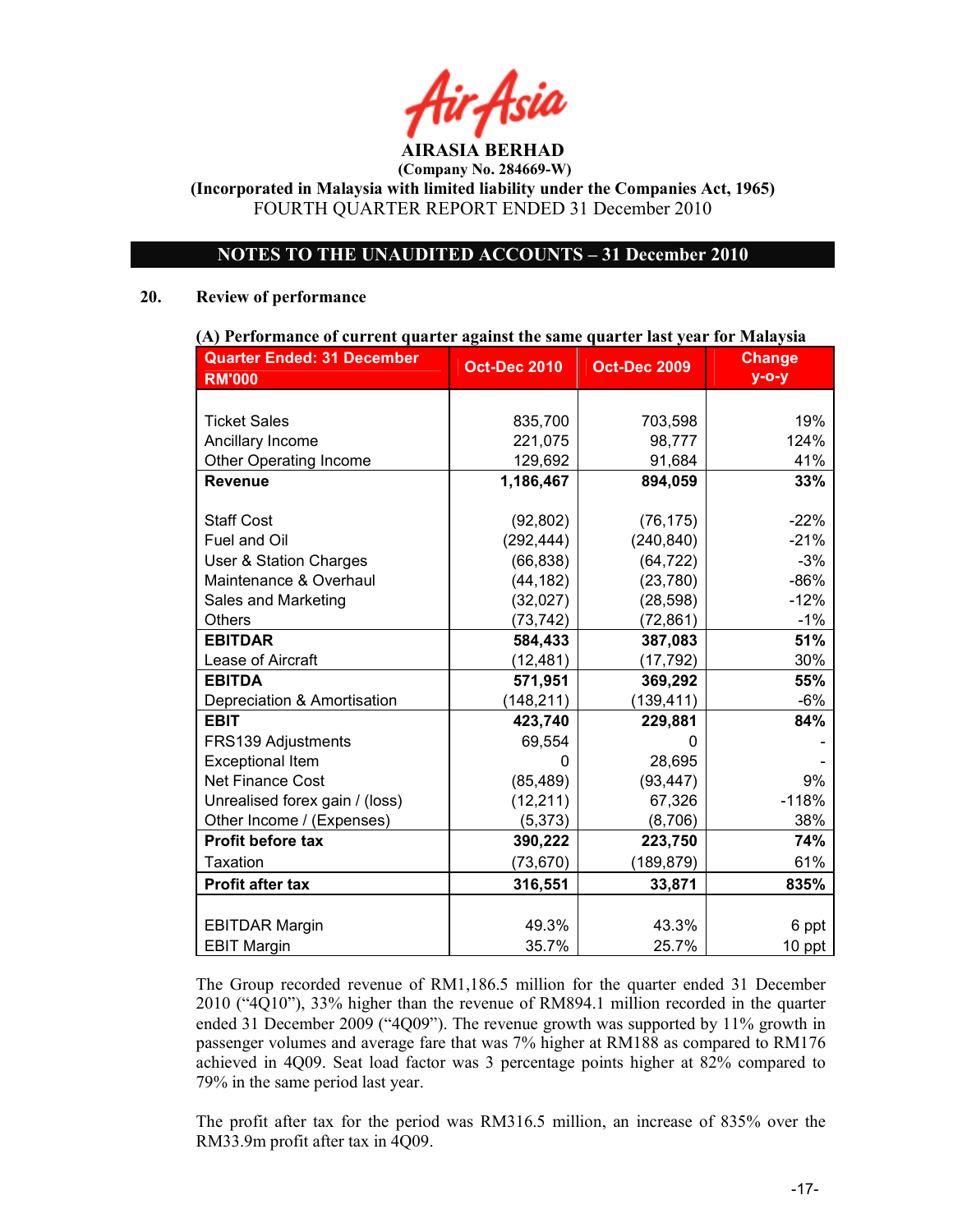

(Incorporated in Malaysia with limited liability under the Companies Act, 1965) FOURTH QUARTER REPORT ENDED 31 December 2010

# OTES TO THE UAUDITED ACCOUTS – 31 December 2010

| (B) Performance of current financial year against the previous financial year for |  |  |  |  |  |
|-----------------------------------------------------------------------------------|--|--|--|--|--|
| <b>Malaysia</b>                                                                   |  |  |  |  |  |

| <b>Year Ended: 31 December</b> | <b>Jan-Dec 2010</b> | <b>Jan-Dec 2009</b> | <b>Change</b> |
|--------------------------------|---------------------|---------------------|---------------|
| <b>RM'000</b>                  |                     |                     | $y$ -o-y      |
|                                |                     |                     |               |
| <b>Ticket Sales</b>            | 2,844,500           | 2,397,340           | 19%           |
| Ancillary Income               | 707,842             | 415,168             | 70%           |
| <b>Other Operating Income</b>  | 440,380             | 366,345             | 20%           |
| <b>Revenue</b>                 | 3,992,722           | 3,178,854           | 26%           |
|                                |                     |                     |               |
| <b>Staff Cost</b>              | (333, 859)          | (268, 247)          | $-24%$        |
| Fuel and Oil                   | (1, 214, 099)       | (901, 737)          | $-35%$        |
| User & Station Charges         | (238, 635)          | (197, 942)          | $-21%$        |
| Maintenance & Overhaul         | (100, 473)          | (118, 732)          | 15%           |
| Sales and Marketing            | (120, 495)          | (105, 366)          | $-14%$        |
| <b>Others</b>                  | (249, 836)          | (222, 599)          | $-12%$        |
| <b>EBITDAR</b>                 | 1,735,325           | 1,364,232           | 27%           |
| Lease of Aircraft              | (65, 692)           | (107, 251)          | 39%           |
| <b>EBITDA</b>                  | 1,669,633           | 1,257,162           | 33%           |
| Depreciation & Amortisation    | (520, 917)          | (447, 642)          | $-16%$        |
| <b>EBIT</b>                    | 1,148,717           | 809,520             | 42%           |
| FRS139 Adjustments             | (25, 610)           | O                   |               |
| <b>Exceptional Item</b>        | 0                   | 22,457              |               |
| <b>Net Finance Cost</b>        | (322, 493)          | (365, 762)          | 12%           |
| Unrealised forex gain / (loss) | 296,607             | 91,057              | 226%          |
| Other Income / (Expenses)      | 2,078               | 65,017              | 97%           |
| Profit before tax              | 1,099,298           | 622,288             | 77%           |
| <b>Taxation</b>                | (32, 421)           | (116, 020)          | 72%           |
| <b>Profit after tax</b>        | 1,066,877           | 506,268             | 111%          |
|                                |                     |                     |               |
| <b>EBITDAR Margin</b>          | 43.5%               | 42.9%               | $0.5$ ppt     |
| <b>EBIT Margin</b>             | 28.8%               | 25.5%               | $3.3$ ppt     |
| Profit after Tax Margin        | 26.7%               | 15.9%               | $10.8$ ppt    |

The Group recorded revenue of RM3,922.7 million for the year ended 31 December 2010, 26% higher than the revenue of RM3,178.8 million recorded in the year ended 31 December 2009. The revenue growth was supported by 13% growth in passenger volumes and average fare that was 5% higher at RM177 as compared to RM168 achieved in 2009. Seat load factor was 3 percentage points higher at 78% compared to 75% in 2009.

The profit after tax for the year was RM1,066.9 million, an increase of 111% over the RM506.3m profit after tax in 2009.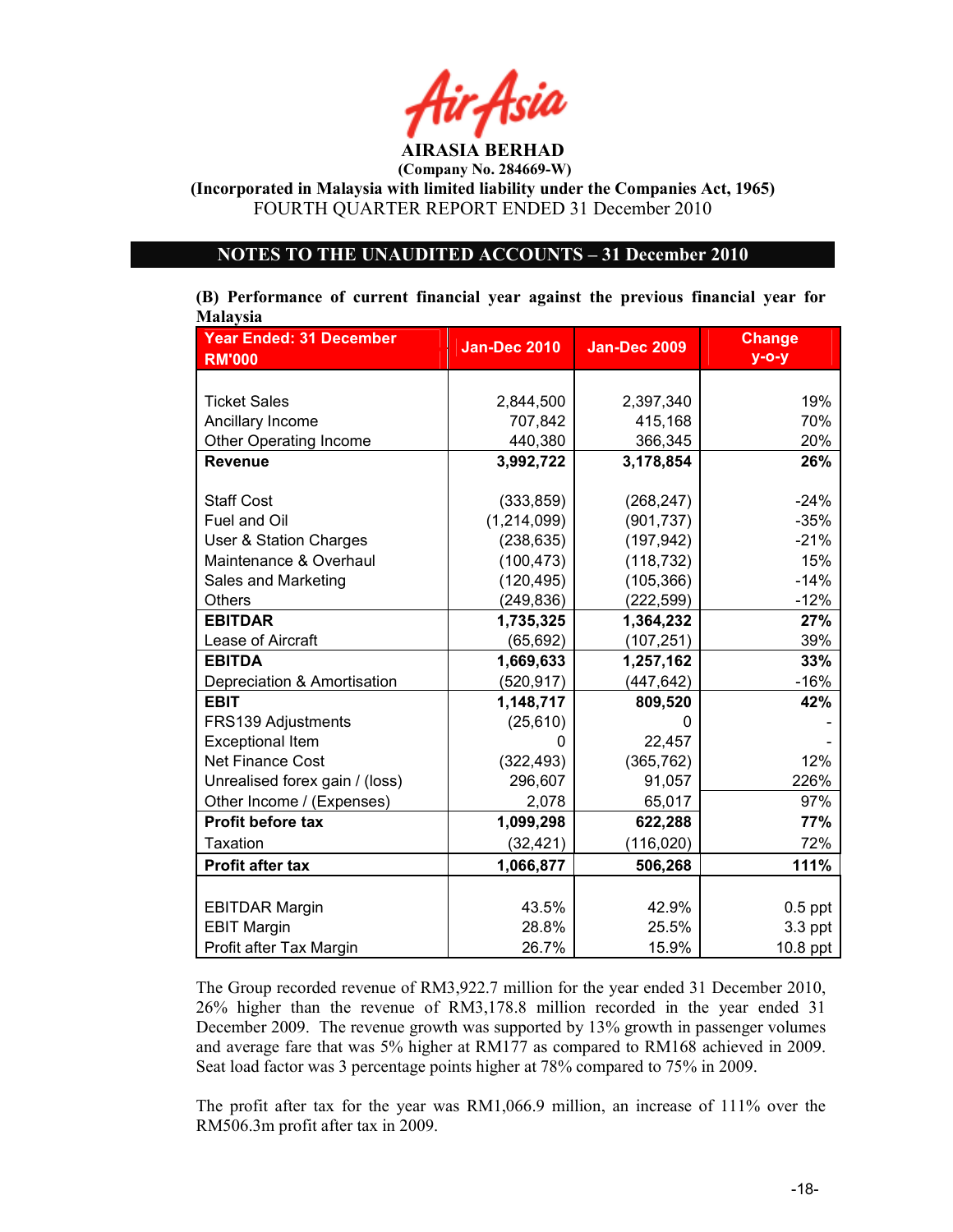ir Asid AIRASIA BERHAD

(Incorporated in Malaysia with limited liability under the Companies Act, 1965) FOURTH QUARTER REPORT ENDED 31 December 2010

# OTES TO THE UAUDITED ACCOUTS – 31 December 2010

# (C) Reconciliation of PBT to Core Operating Profit Quarter Ended: 31 December RM'000 Oct-Dec 2010 Oct-Dec 2009 Change y-o-y Profit before taxation  $\vert$  390,222 | 223,750 | 74% Adjustments: Unwinding of derivatives (gain) / loss  $\begin{bmatrix} 0 & 0 \end{bmatrix}$  (28,695) Forex (gain) / loss  $\vert$  12,211 | (67,326) | -118% Disposal of assets  $(gain) / loss$  0 6,991 FRS 139 adjustments (gain) / loss  $(69,554)$  |  $\qquad \qquad$  0 Core Operating Profit / (Loss) | 332,879 | 134,720 | 147% Core Operating Profit Margin 128.1% 15.1% 13 ppt

The Group's core operating profit for the period was RM332.8 million, a 147% increase over the core operating profit achieved in 4Q09. The core operating profit margin for the period was at 28.1%, 13 percentage points higher than the 15.1% core operating profit margin achieved in 4Q09. There were RM12.2 million of unrealized translation losses in the quarter, the Malaysian Ringgit having remained steady against the US Dollar during the period.

| Net Cash Flow (RM'000)                                                                          | <b>Oct-Dec 2010</b>                   | <b>Jul-Sep 2010</b>              | <b>Change</b><br>$q - o - q$ |
|-------------------------------------------------------------------------------------------------|---------------------------------------|----------------------------------|------------------------------|
| Cash from Operations<br>Cash from Investing Activities<br><b>Cash from Financing Activities</b> | 1,140,096<br>(1, 164, 243)<br>666,999 | 323,418<br>(673, 869)<br>427,480 | 253%<br>73%<br>56%           |
| <b>Net Cash Flow</b>                                                                            | 642,853                               | 77,029                           | $-735%$                      |

(D) Cashflow commentary for current quarter against immediately preceding quarter

The Group's cash from operations was RM1,140.1 million, an increase of RM816.7 million against the immediate preceding quarter ended September 2010. Net cash flow in the quarter amounted to RM642.8 million, an improvement of RM565.8 million over the immediately preceding quarter, primarily due to the much stronger operating cash flow.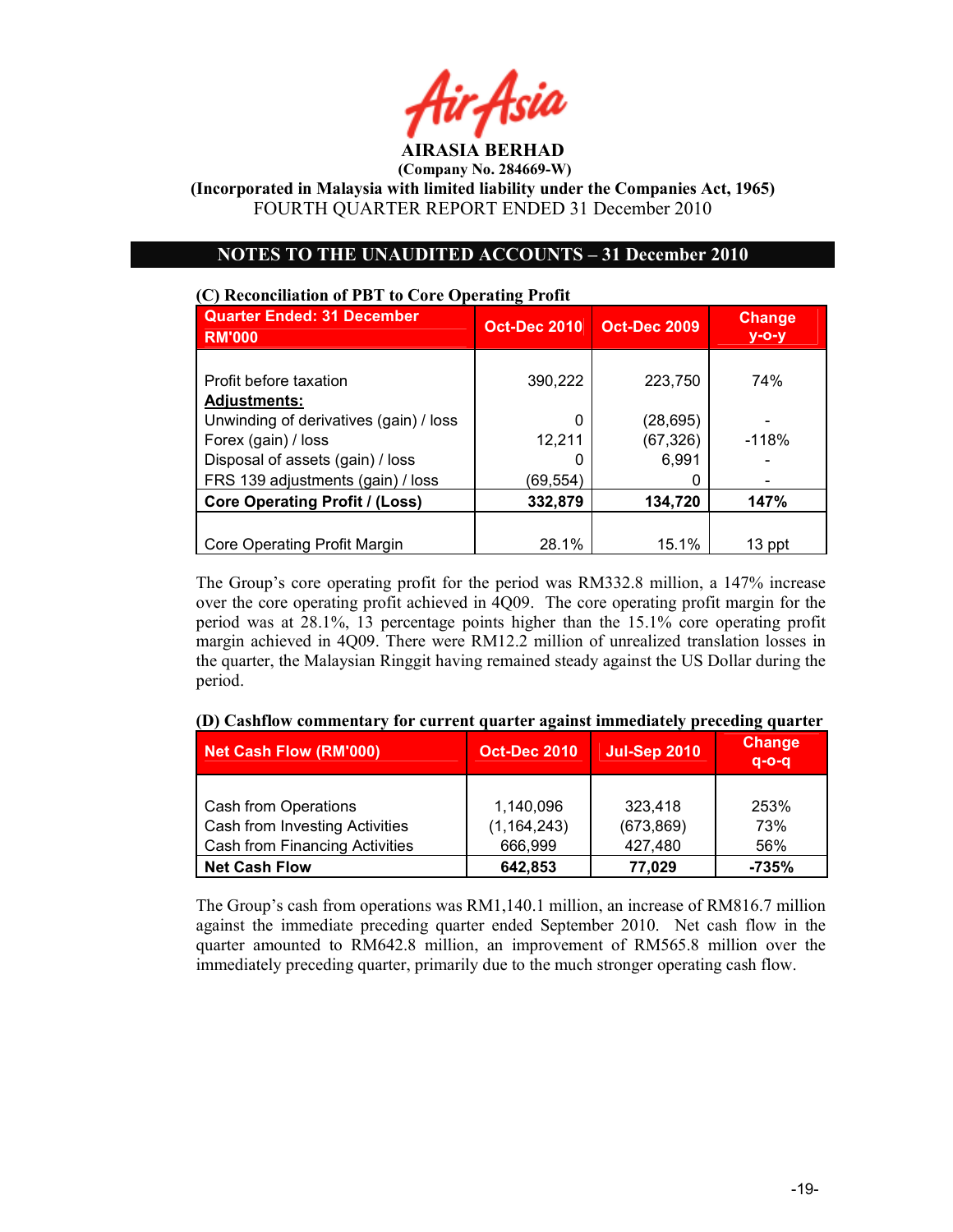

(Incorporated in Malaysia with limited liability under the Companies Act, 1965) FOURTH QUARTER REPORT ENDED 31 December 2010

# OTES TO THE UAUDITED ACCOUTS – 31 December 2010

| <b>Balance Sheet</b><br><b>RM</b> million | <b>Oct-Dec 2010</b> | <b>Jul-Sep 2010</b> | <b>Change</b><br>$q - o - q$ |
|-------------------------------------------|---------------------|---------------------|------------------------------|
| <b>Total Debt</b><br>Cash                 | 7,857<br>1,501      | 7,640<br>935        | 3%<br>61%                    |
| <b>Net Debt</b>                           | 6,356               | 6,705               | $-5%$                        |
| <b>Net Gearing</b>                        | 1.75                | 2.02                | -8%                          |

#### (E) Balance sheet commentary for current quarter

The Group's total debt as of end of 31 December 2010 was RM7,857 million. The Group's net debt after offsetting the cash balances amounted to RM6,365 million. This translates to a net gearing ratio of 1.75 times, 8% lower than the immediately preceding quarter.

#### 21. Jointly Controlled Entity and Associate Company

## i) Jointly Controlled Entity - AirAsia Thailand

AirAsia Thailand is a joint venture company owned 49% by AirAsia Berhad. As such it is accounted for using the equity method, as permitted by the Malaysian Accounting Standards Board FRS131, Interests in Joint Ventures. As the Group's interest in AirAsia Thailand has been reduced to zero no additional losses are provided for, and the Group will only resume recognizing its share of profits only after its share of profits equals the share of losses not recognized.

AirAsia Thailand recorded revenue of THB3,744 million in 4Q10, 29% higher compared to the THB2,907 million achieved in 4Q09. The positive growth in revenue is attributed to higher passenger volume, a higher contribution from ancillary income and improving yields. AirAsia Thailand has achieved passenger growth of 13% as compared to 4Q09 while the seat load factor was lower by 1 percentage point at 80%. Average base fare was higher by  $6\%$  at THB1,889 as compared to THB1,789 achieved in 4Q09.

AirAsia Thailand's achieved a net profit of THB1,644 million in 4Q10, compared to a loss of THB623 million in 4Q09.

For the full year AirAsia Thailand recorded revenue of THB12,391 million, 33% higher compared to the THB9,326 million achieved in FY2009. Passengers carried rose 14% year on year, outstripping capacity growth by 2%, and ancillary income increased by 85% from THB957 million to THB1,771 million. Average base fares rose by 9% in the year and the seat load factor rose by 2 percentage points despite the introduction of higher capacity aircraft.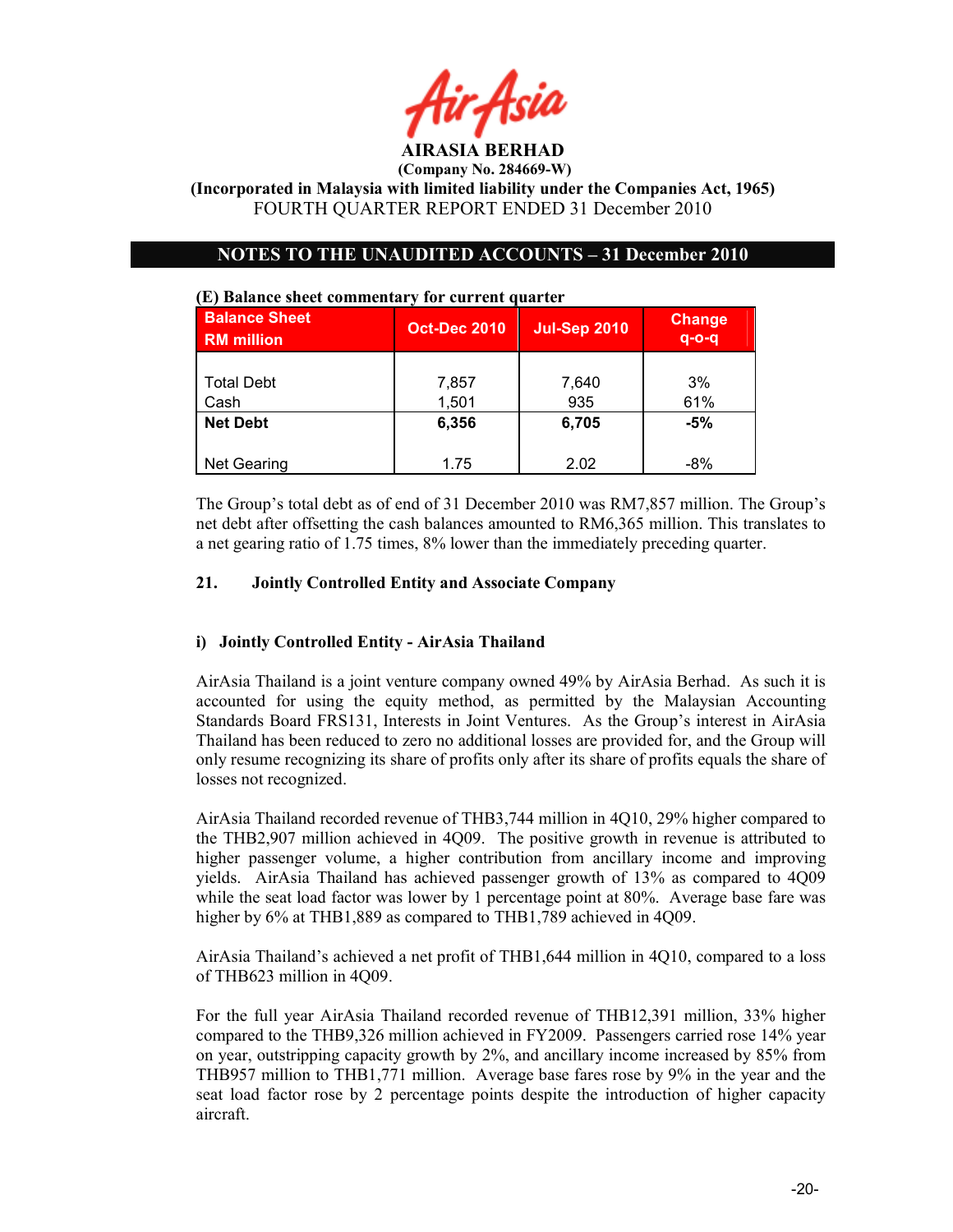

(Incorporated in Malaysia with limited liability under the Companies Act, 1965) FOURTH QUARTER REPORT ENDED 31 December 2010

# OTES TO THE UAUDITED ACCOUTS – 31 December 2010

AirAsia Thailand's achieved a net profit of THB2,845 million in 2010, compared to a loss of THB808 million in 2009, representing a net profit margin of 23% as compared to a negative margin of 8.7% in 2009.

## (A) Performance indicator for Thailand operations for current quarter against the same quarter last year

| <b>Quarter Ended: 31 December</b> | <b>Oct-Dec 2010</b> | <b>Oct-Dec 2009</b> | <b>Change</b><br>$y$ -o-y |
|-----------------------------------|---------------------|---------------------|---------------------------|
|                                   |                     |                     |                           |
| Passengers Carried                | 1,621,771           | 1,432,798           | 13%                       |
| Capacity                          | 2,035,260           | 1,777,376           | 15%                       |
| Seat Load Factor                  | 80%                 | 81%                 | $-1$ ppt                  |
| ASK (million)                     | 2,043               | 1,852               | 10%                       |
| RPK (million)                     | 1,638               | 1,493               | 10%                       |
| Average Fare (THB)                | 1,889               | 1,789               | 6%                        |
| Ancillary Income per pax (THB)    | 369                 | 176                 | 109%                      |
| Unit Passenger Revenue (THB)      | 2,258               | 1,965               | 15%                       |
| Rev / ASK (THB)                   | 1.79                | 1.52                | 18%                       |
| Rev / ASK (US cents)              | 5.98                | 4.57                | 31%                       |
| Cost / ASK (THB)                  | 1.36                | 1.99                | 31%                       |
| Cost / ASK (US cents)             | 4.55                | 5.97                | $-24%$                    |
| Cost / ASK-ex fuel (THB)          | 0.85                | 1.42                | $-40%$                    |
| Cost / ASK-ex fuel (US cents)     | 2.85                | 4.27                | $-33%$                    |
| Aircraft (average)                | 18                  | 18                  | 0%                        |
| Aircraft (end of period)          | 19                  | 20                  | $-5%$                     |
| Average Stage Length (km)         | 1,004               | 1,026               | $-2%$                     |
| Number of Flights                 | 11,307              | 10,616              | 7%                        |
| Fuel Consumed (barrels)           | 374,561             | 301,422             | 24%                       |
| Average Fuel Price (US\$/barrel)  | 92.7                | 104.4               | $-11%$                    |

Exchange Rates: THB:USD – 2010: 30.0, 2009: 33.3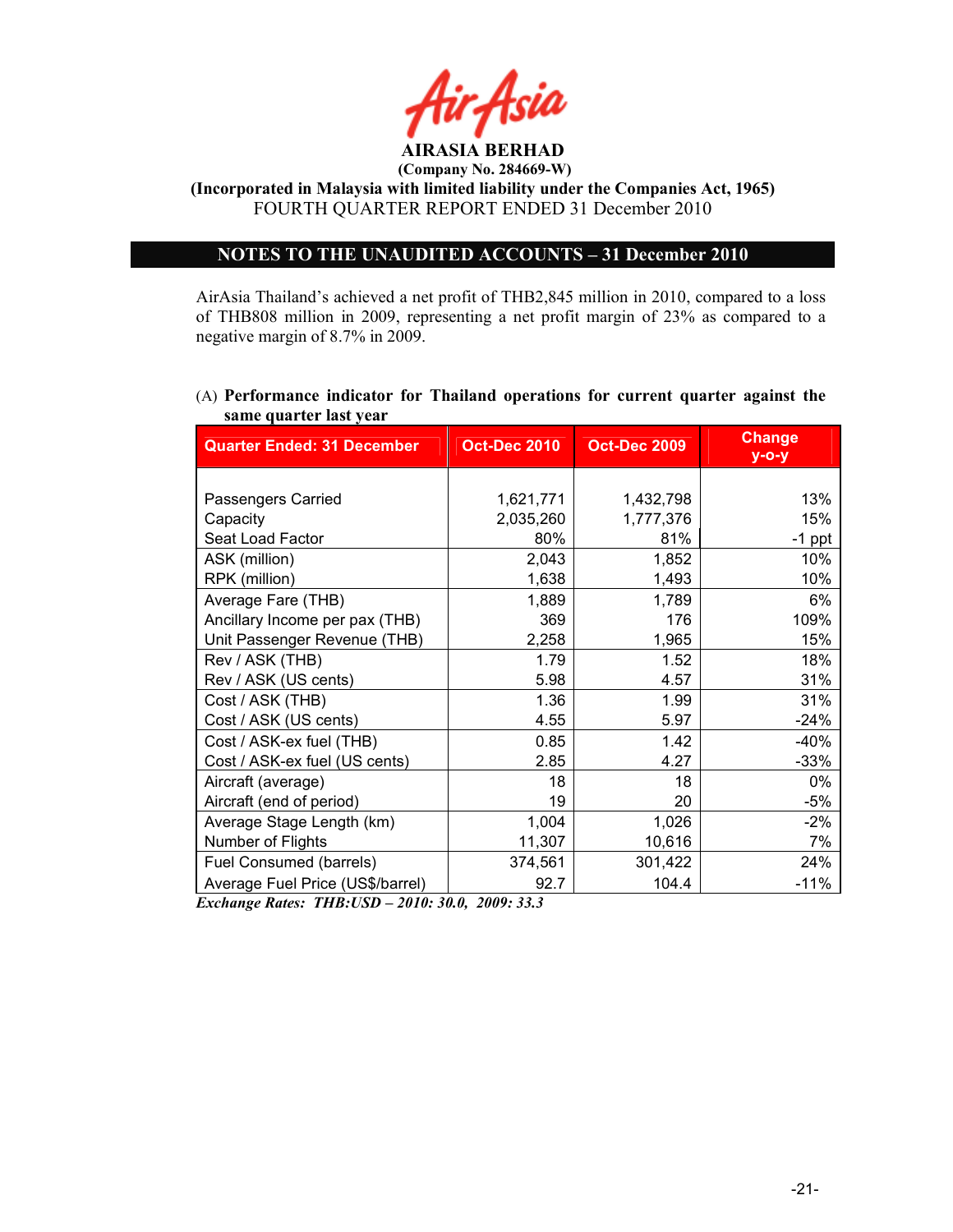Air Asia AIRASIA BERHAD

(Incorporated in Malaysia with limited liability under the Companies Act, 1965) FOURTH QUARTER REPORT ENDED 31 December 2010

# OTES TO THE UAUDITED ACCOUTS – 31 December 2010

# Quarter Ended: 31 December THB'000 Oct-Dec 2010 | Oct-Dec 2009 | Change y-o-y Ticket Sales 3,063,818 2,563,773 20% Ancillary Income 137% **137%** 137% Other Operating Income 82,293 90,967 -10% Revenue 3,744,361 2,907,347 29% Staff Cost (312,398) (191,180) -63% Fuel and Oil (1,040,677) (1,048,285) 1% User & Station Charges (335,652) (318,549) -5% Maintenance & Overhaul (203,219) (1,373,898) 85% Sales and Marketing  $(237,871)$   $(113,921)$   $-109\%$ Others (28,320) (142,770) 80% EBITDAR 1,586,223 (281,256) 664% Lease of Aircraft  $(605,090)$   $(465,253)$  -30% EBITDA 1981,133 (746,508) Depreciation & Amortisation (22,598) (30,826) 27% EBIT 958,535 (777,334) 223% FRS139 Adjustments and the contract of the contract of the contract of the contract of the contract of the contract of the contract of the contract of the contract of the contract of the contract of the contract of the con Net Finance Cost  $(45,779)$  2,396 -2011% Unrealised forex gain / (loss)  $(131,893)$   $(0.001)$ Other Income / (Expenses) 863,247 151,767 469% Profit before tax  $\begin{array}{|c|c|c|c|c|c|c|c|} \hline \end{array}$  1,644,110 (623,171) 364% Taxation 0 | 0 | -Profit after tax  $\begin{array}{|c|c|c|c|c|c|c|c|} \hline \end{array}$  1,644,110 (623,171) 364% EBITDAR Margin  $\vert$  42.4%  $\vert$  -9.7% 52 ppt EBIT Margin 25.6% -26.7% -26.7% 52.3 ppt Profit after Tax Margin **Alternative Contract 13.9%** -21.4% 65.3 ppt

#### (B) Performance of current quarter against the same quarter last year for Thailand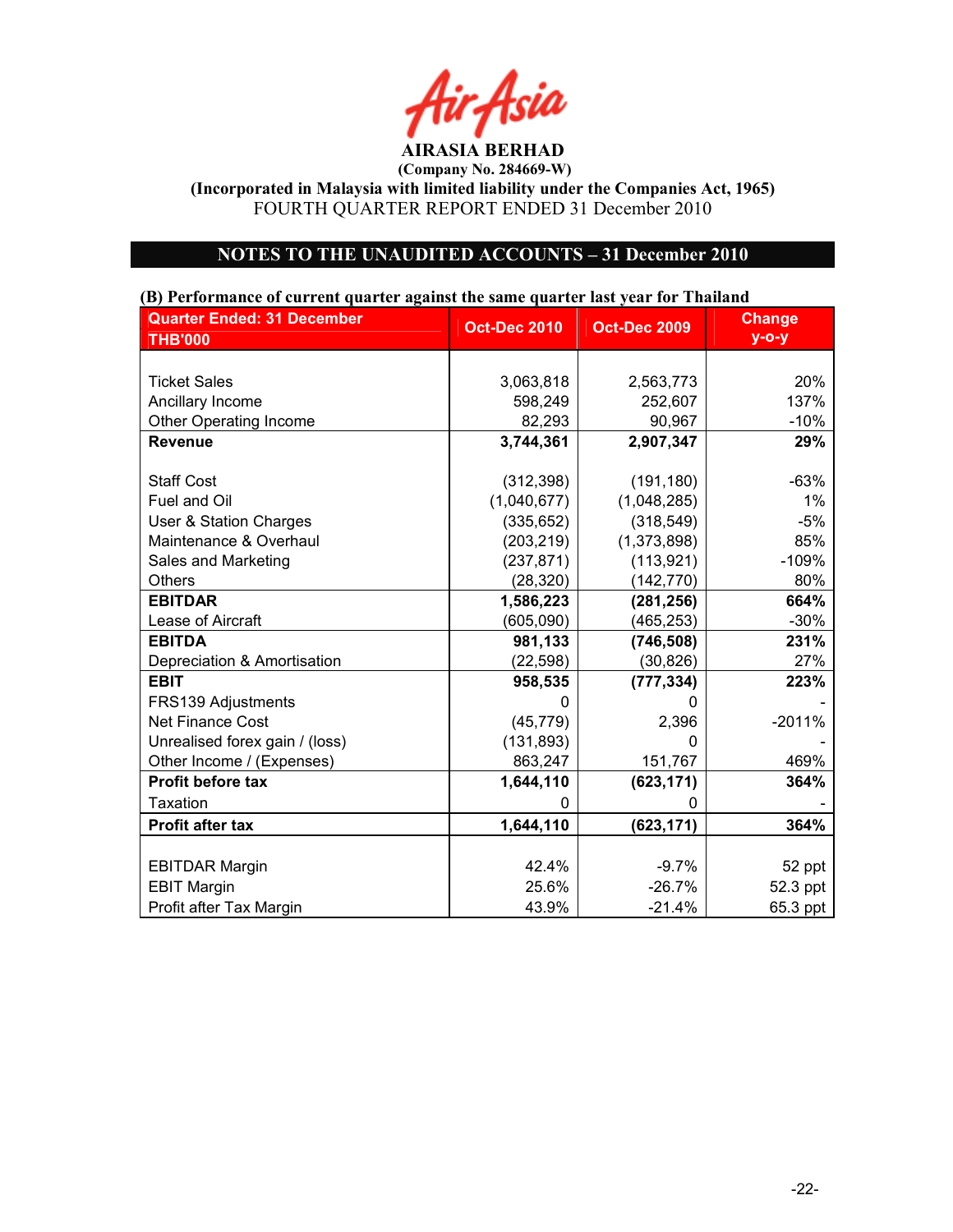

(Incorporated in Malaysia with limited liability under the Companies Act, 1965) FOURTH QUARTER REPORT ENDED 31 December 2010

# OTES TO THE UAUDITED ACCOUTS – 31 December 2010

(C) Performance indicator for Thailand operations for current financial year against the previous financial year

| <b>Year Ended: 31 December</b>   | <b>Jan-Dec 2010</b> | <b>Jan-Dec 2009</b> | <b>Change</b><br>$y - o - y$ |
|----------------------------------|---------------------|---------------------|------------------------------|
|                                  |                     |                     |                              |
| Passengers Carried               | 5,704,832           | 4,988,315           | 14%                          |
| Capacity                         | 7,317,097           | 6,558,768           | 12%                          |
| Seat Load Factor                 | 78%                 | 76%                 | 2 ppt                        |
| ASK (million)                    | 7,605               | 6,423               | 18%                          |
| RPK (million)                    | 5,923               | 4,855               | 22%                          |
| Average Fare (THB)               | 1,804               | 1,656               | 9%                           |
| Ancillary Income per pax (THB)   | 310                 | 192                 | 62%                          |
| Unit Passenger Revenue (THB)     | 2,115               | 1,848               | 14%                          |
| Rev / ASK (THB)                  | 1.60                | 1.43                | 12%                          |
| Rev / ASK (US cents)             | 5.03                | 4.10                | 23%                          |
| Cost / ASK (THB)                 | 1.38                | 1.60                | 14%                          |
| Cost / ASK (US cents)            | 4.33                | 4.60                | $-6%$                        |
| Cost / ASK-ex fuel (THB)         | 0.85                | 1.08                | $-21%$                       |
| Cost / ASK-ex fuel (US cents)    | 2.69                | 3.10                | $-13%$                       |
| Aircraft (average)               | 18                  | 15                  | 20%                          |
| Aircraft (end of period)         | 19                  | 20                  | $-5%$                        |
| Average Stage Length (km)        | 1,032               | 966                 | 7%                           |
| Number of Flights                | 41,823              | 39,388              | 6%                           |
| Fuel Consumed (barrels)          | 1,346,476           | 1,176,457           | 14%                          |
| Average Fuel Price (US\$/barrel) | 93.0                | 82.0                | 13%                          |

Exchange Rates: THB:USD – 2010: 31.7, 2009: 34.8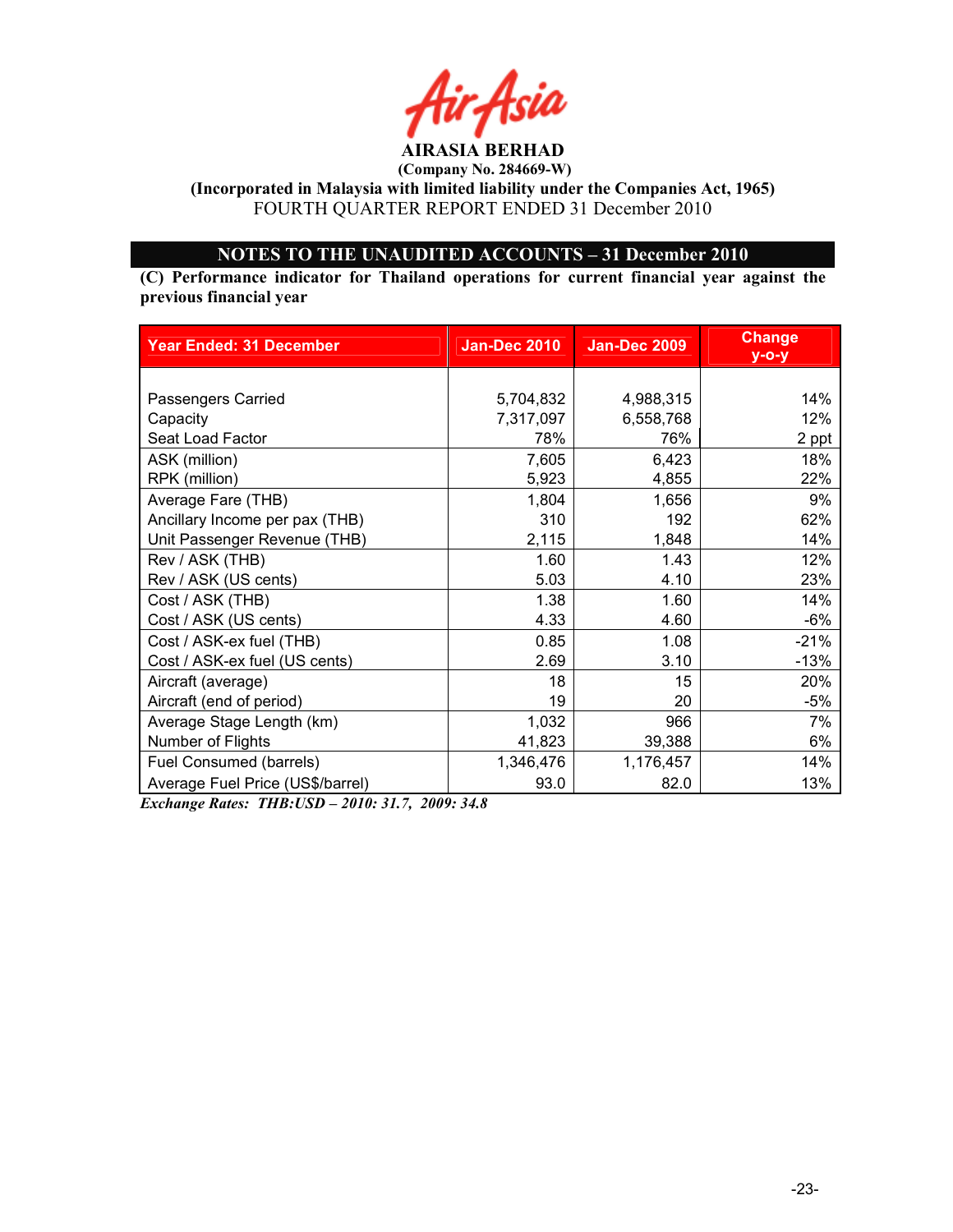

(Incorporated in Malaysia with limited liability under the Companies Act, 1965) FOURTH QUARTER REPORT ENDED 31 December 2010

# OTES TO THE UAUDITED ACCOUTS – 31 December 2010

# (D) Performance of current financial year against the previous financial year for Thailand.

| <b>Year Ended: 31 December</b> | <b>Jan-Dec 2010</b> | <b>Jan-Dec 2009</b> | <b>Change</b> |
|--------------------------------|---------------------|---------------------|---------------|
| <b>THB'000</b>                 |                     |                     | $y$ -o-y      |
|                                |                     |                     |               |
| <b>Ticket Sales</b>            | 10,775,605          | 8,393,109           | 28%           |
| Ancillary Income               | 1,771,191           | 956,990             | 85%           |
| <b>Other Operating Income</b>  | 243,480             | 139,956             | 74%           |
| <b>Revenue</b>                 | 12,390,632          | 9,325,988           | 33%           |
|                                |                     |                     |               |
| <b>Staff Cost</b>              | (1,030,697)         | (812,930)           | $-27%$        |
| Fuel and Oil                   | (3,973,966)         | (3,361,690)         | $-18%$        |
| User & Station Charges         | (1, 295, 692)       | (1, 148, 611)       | $-13%$        |
| Maintenance & Overhaul         | (860, 505)          | (2,311,025)         | 63%           |
| Sales and Marketing            | (562, 733)          | (372, 774)          | $-51%$        |
| Others                         | (415, 402)          | (469, 649)          | 12%           |
| <b>EBITDAR</b>                 | 4,251,637           | 849,309             | 401%          |
| Lease of Aircraft              | (2,200,591)         | (1,712,364)         | $-29%$        |
| <b>EBITDA</b>                  | 2,051,046           | (863, 055)          | 338%          |
| Depreciation & Amortisation    | (123, 180)          | (119, 435)          | $-3%$         |
| <b>EBIT</b>                    | 1,927,866           | (982, 491)          | 296%          |
| FRS139 Adjustments             | ი                   | ∩                   |               |
| <b>Net Finance Cost</b>        | (203, 637)          | 12,183              | $-1772%$      |
| Unrealised forex gain / (loss) | 200,357             | $\Omega$            |               |
| Other Income / (Expenses)      | 921,029             | 161,318             | 471%          |
| <b>Profit before tax</b>       | 2,845,614           | (808, 990)          | 452%          |
| <b>Taxation</b>                | $\Omega$            | $\Omega$            |               |
| <b>Profit after tax</b>        | 2,845,614           | (808, 990)          | 452%          |
|                                |                     |                     |               |
| <b>EBITDAR Margin</b>          | 34.3%               | 9.1%                | 25.2 ppt      |
| <b>EBIT Margin</b>             | 15.6%               | $-10.5%$            | 26.1 ppt      |
| Profit after Tax Margin        | 23.0%               | $-8.7%$             | 31.6 ppt      |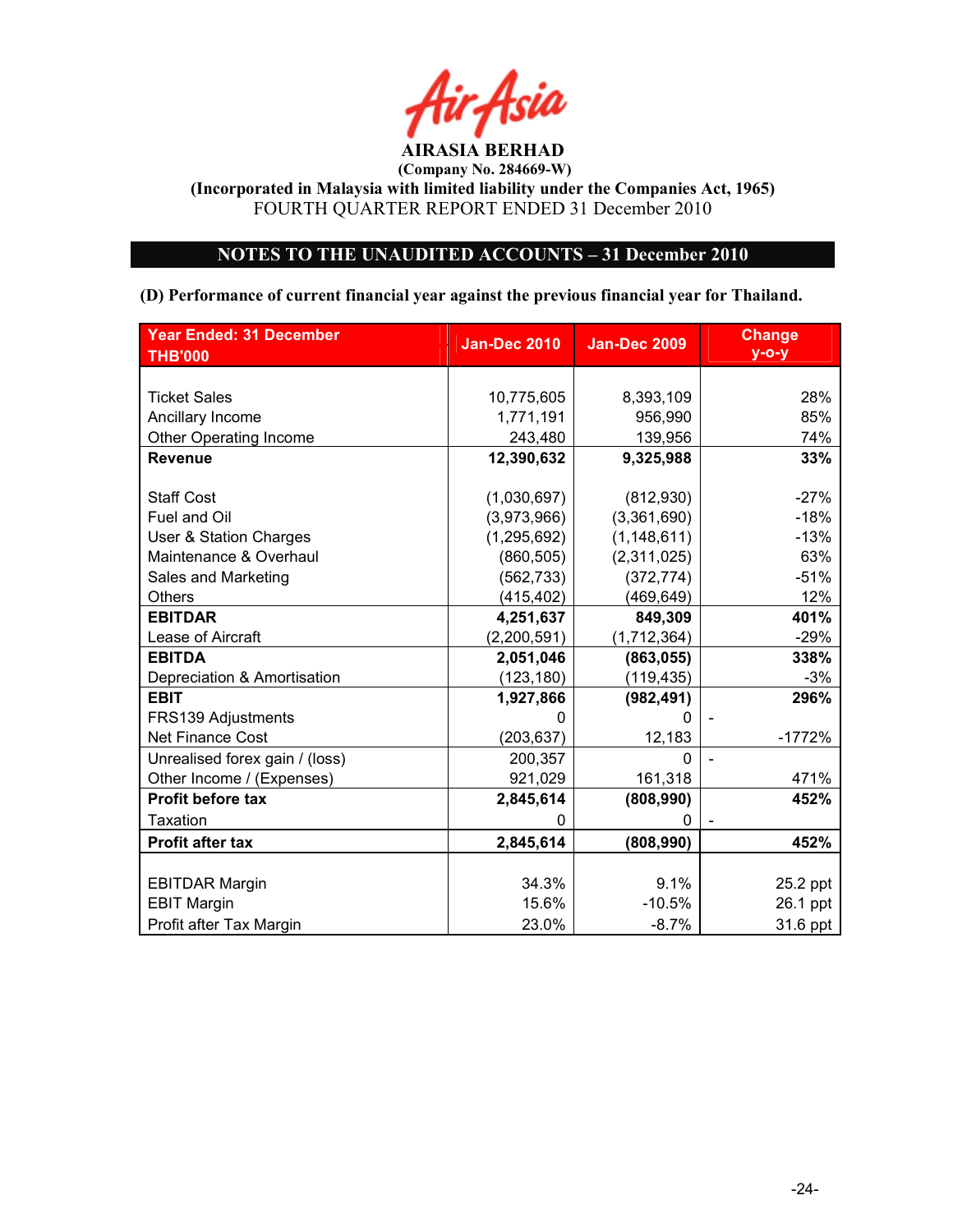AIRASIA BERHAD

 $(Compariv No. 284669-W)$ 

(Incorporated in Malaysia with limited liability under the Companies Act, 1965) FOURTH QUARTER REPORT ENDED 31 December 2010

# OTES TO THE UAUDITED ACCOUTS – 31 December 2010

| (E) Balance Sheet                     |                 |                 |               |
|---------------------------------------|-----------------|-----------------|---------------|
| <b>Quarter Ended: 31 December</b>     | <b>Dec 2010</b> | <b>Dec 2009</b> | <b>Change</b> |
| <b>THB 000's</b>                      |                 |                 | $y$ -o-y      |
|                                       |                 |                 |               |
| Property, Plant & Equipment           | 287,660         | 287,967         | 0%            |
| Work In Progress                      | 8,106           | 10,884          | $-26%$        |
| <b>Deferred Expenditure</b>           |                 | 6               | $-81%$        |
| Inventory                             | 6,390           | 4,726           | 35%           |
| Other Debtors & Prepayments           | 1,100,273       | 1,100,615       | 0%            |
| Cash & Short Term Deposits            | 566,958         | 662,943         | $-14%$        |
| <b>Total Assets</b>                   | 1,969,388       | 2,067,141       | -5%           |
|                                       |                 |                 |               |
| Sales In Advance                      | 2,211,635       | 1,474,378       | 50%           |
| <b>Other Creditors &amp; Accruals</b> | 620,102         | 888,304         | $-30%$        |
| Amounts Owing to Related Party        | 1,568,439       | 4,980,861       | $-69%$        |
| <b>Total Liabilities</b>              | 4,400,176       | 7,343,543       | $-40%$        |
|                                       |                 |                 |               |
| <b>Share Capital</b>                  | 400,000         | 400,000         |               |
| <b>Share Premium</b>                  | 1,228           | 1,228           |               |
| <b>Retained Earnings</b>              | (2,832,015)     | (5,677,629)     | $-50\%$       |
| <b>Total Equity</b>                   | (2, 430, 787)   | (5, 276, 401)   | -54%          |

## ii) Associate Company - AirAsia Indonesia

AirAsia Indonesia is an associate company owned 49% by AirAsia Berhad. As such it is accounted for using the equity method, as permitted by the Malaysian Accounting Standards Board FRS128, Investments in Associates. As the Group's interest in AirAsia Indonesia has been reduced to zero no additional losses are provided for, and the Group will only resume recognizing its share of profits only after its share of profits equals the share of losses not recognized.

Indonesia AirAsia recorded revenue of IDR795 billion in 4Q10, 38% higher as compared to the IDR577 billion achieved in 4Q09. The positive growth in revenue can be attributed to higher passenger volumes, improved contribution from ancillary income per passenger which increased by 122% and higher base fares which rose by 16% over the same quarter in 2009. Passengers carried by AirAsia Indonesia increased by 7% year on year and the seat load factor rose to 78% from 73% a year before as passenger growth outstripped capacity growth.

The Indonesian operations produced a profit after tax of IDR166.9 billion in 4Q10, a 214% improvement over the IDR146 billion loss recorded in the same quarter of 2009. The core operating profit in the period was IDR10 billion with IDR156 billion of unrealized forex gains recognized in the period under review.

For the full year AirAsia Indonesia recorded revenue of IDR2,764 billion, 37% higher compared to the IDR2,016 billion achieved in FY2009. Passengers carried rose 13% year on year, outstripping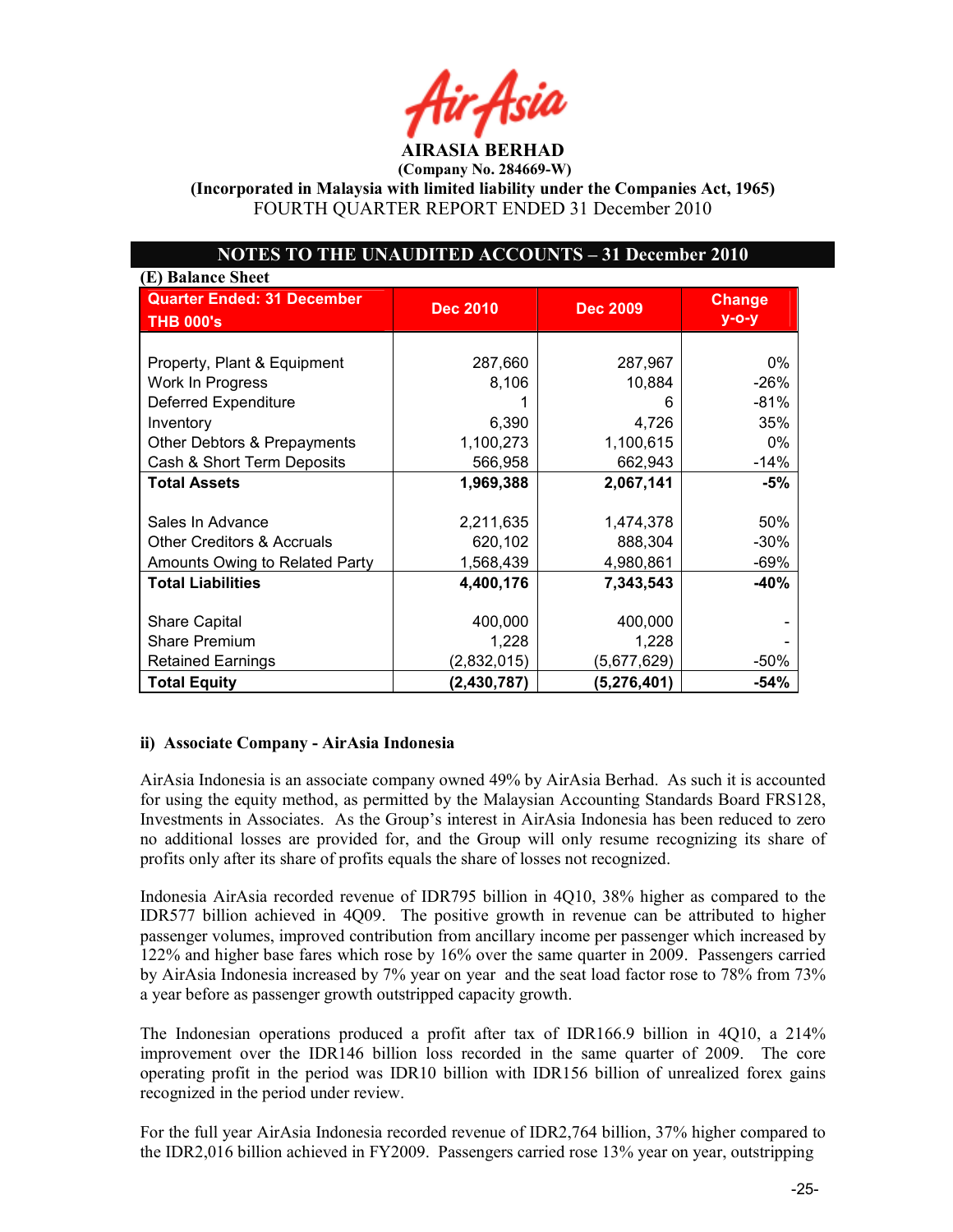

# NOTES TO THE UNAUDITED ACCOUNTS – 31 December 2010

capacity growth by 9%, and ancillary income increased by 81% from IDR267 billion to IDR484 billion. Average base fares rose by 15% in the year and the seat load factor rose by 3 percentage points despite the introduction of higher capacity aircraft.

AirAsia Indonesia achieved a net profit of IDR474 billion million in 2010, compared to a loss of IDR189 billion in 2009, representing a net profit margin of 17.2% as compared to a negative margin of 9.4% in 2009.

|                   |  |  |  | (A) Performance indicator for Indonesia operations for current quarter against the same |
|-------------------|--|--|--|-----------------------------------------------------------------------------------------|
| quarter last year |  |  |  |                                                                                         |
|                   |  |  |  | Change                                                                                  |

| <b>Quarter Ended: 31 December</b> | <b>Oct-Dec 2010</b> | <b>Oct-Dec 2009</b> | <b>Change</b><br>$y$ -o-y |
|-----------------------------------|---------------------|---------------------|---------------------------|
|                                   |                     |                     |                           |
| Passengers Carried                | 1,000,864           | 939,703             | 7%                        |
| Capacity                          | 1,286,648           | 1,264,500           | 2%                        |
| Seat Load Factor                  | 78%                 | 74%                 | 4 ppt                     |
| ASK (million)                     | 1,788               | 1,604               | 11%                       |
| RPK (million)                     | 1,392               | 1,188               | 17%                       |
| Average Fare (IDR)                | 634,864             | 545,410             | 16%                       |
| Ancillary Income per pax (IDR)    | 155,089             | 74,495              | 108%                      |
| Unit Passenger Revenue (IDR)      | 789,954             | 619,905             | 27%                       |
| Rev / ASK (IDR)                   | 442.27              | 363.14              | 22%                       |
| Rev / ASK (US cents)              | 4.93                | 3.84                | 29%                       |
| Cost / ASK (IDR)                  | 435.89              | 459.22              | -5%                       |
| Cost / ASK (US cents)             | 4.86                | 4.85                | 0%                        |
| Cost / ASK-ex fuel (IDR)          | 264.89              | 295.53              | $-10%$                    |
| Cost / ASK-ex fuel (US cents)     | 2.95                | 3.12                | $-5%$                     |
| Aircraft (average)                | 15                  | 14                  | 7%                        |
| Aircraft (end of period)          | 18                  | 17                  | 6%                        |
| Average Stage Length (km)         | 1,381               | 1,260               | 10%                       |
| Number of Flights                 | 7,382               | 7,449               | $-1\%$                    |
| Fuel Consumed (barrels)           | 300,209             | 278,710             | 8%                        |
| Average Fuel Price (US\$/barrel)  | 97.5                | 99.5                | $-2\%$                    |

Exchange Rates: USD:IDR – 2010: 8,966, 2009: 9,467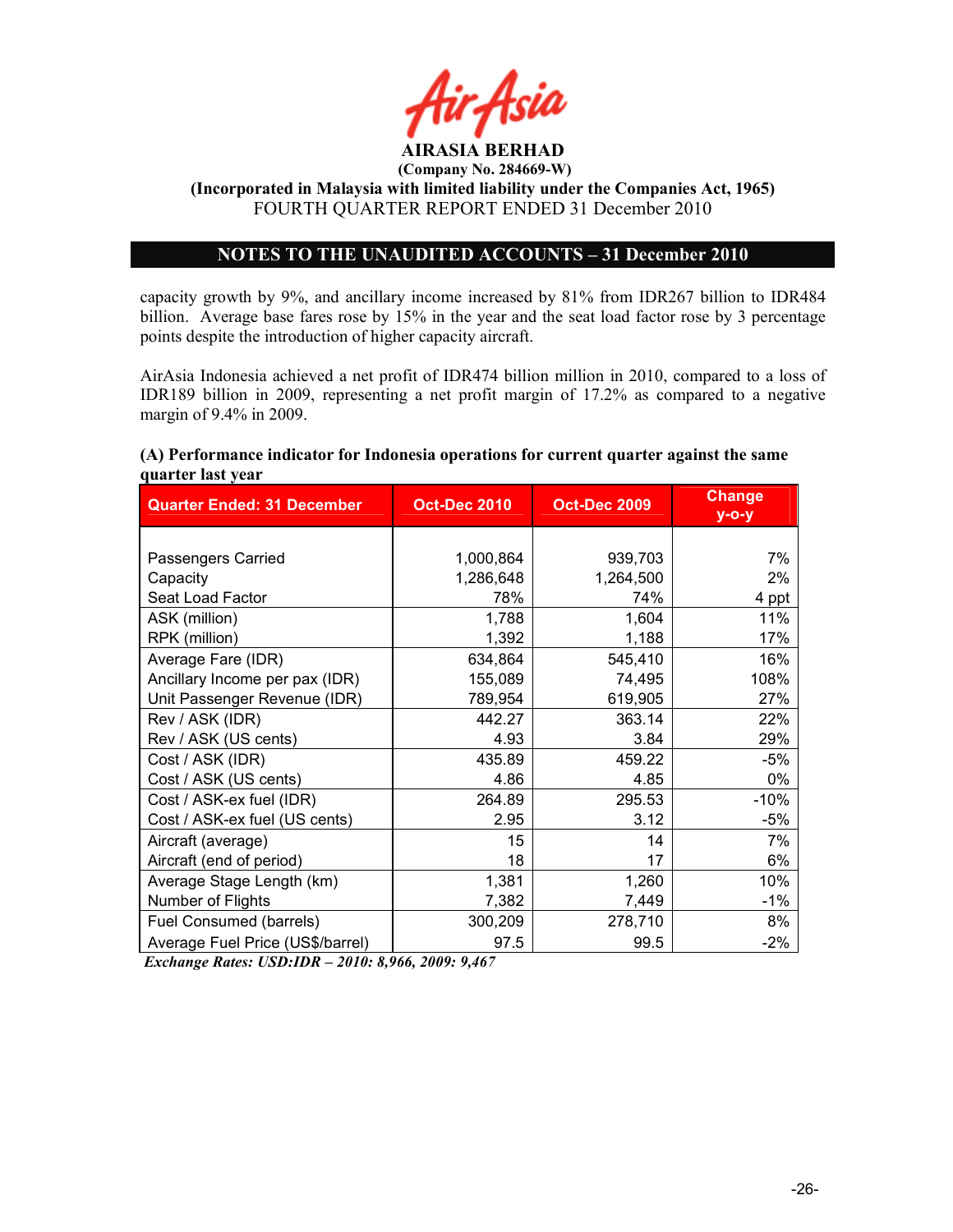AIRASIA BERHAD

(Incorporated in Malaysia with limited liability under the Companies Act, 1965) FOURTH QUARTER REPORT ENDED 31 December 2010

| <b>NOTES TO THE UNAUDITED ACCOUNTS - 31 December 2010</b>                           |                     |                     |               |  |
|-------------------------------------------------------------------------------------|---------------------|---------------------|---------------|--|
| (B) Performance of current quarter against the same quarter last year for Indonesia |                     |                     |               |  |
| <b>Quarter Ended: 31 December</b>                                                   | <b>Oct-Dec 2010</b> | <b>Oct-Dec 2009</b> | <b>Change</b> |  |
| <b>IDR</b> m                                                                        |                     |                     | $y$ -o-y      |  |
|                                                                                     |                     |                     |               |  |
| <b>Ticket Sales</b>                                                                 | 635,413             | 512,523             | 24%           |  |
| Ancillary Income                                                                    | 155,223             | 70,003              | 122%          |  |
| <b>Other Operating Income</b>                                                       | 5,114               | (5,309)             | 196%          |  |
| <b>Revenue</b>                                                                      | 795,750             | 577,217             | 38%           |  |
| <b>Staff Cost</b>                                                                   | (79, 581)           | (53, 817)           | $-48%$        |  |
| Fuel and Oil                                                                        | (305, 692)          | (262, 588)          | $-16%$        |  |
| User & Station Charges                                                              | (46, 260)           | (98, 529)           | 53%           |  |
| Maintenance & Overhaul                                                              | (136, 488)          | (160, 639)          | 15%           |  |
| Sales and Marketing                                                                 | (32, 116)           | (19, 934)           | $-61%$        |  |
| <b>Others</b>                                                                       | (30, 472)           | (23, 983)           | $-27%$        |  |
| <b>EBITDAR</b>                                                                      | 165,142             | (42, 272)           | 491%          |  |
| Lease of Aircraft                                                                   | (143, 591)          | (113, 876)          | $-26%$        |  |
| <b>EBITDA</b>                                                                       | 21,551              | (156, 148)          | 114%          |  |
| Depreciation & Amortisation                                                         | (5,030)             | (3, 295)            | $-53%$        |  |
| <b>EBIT</b>                                                                         | 16,521              | (159, 443)          | 110%          |  |
| FRS139 Adjustments                                                                  | 0                   | 0                   |               |  |
| <b>Net Finance Cost</b>                                                             | (14, 258)           | (32)                | 45054%        |  |
| Unrealised forex gain / (loss)                                                      | 156,481             | 0                   |               |  |
| Other Income / (Expenses)                                                           | 8,190               | 12,946              | $-37%$        |  |
| Profit before tax                                                                   | 166,934             | (146, 528)          | 214%          |  |
| <b>Taxation</b>                                                                     | $\Omega$            | 0                   |               |  |
| <b>Profit after tax</b>                                                             | 166,934             | (146, 528)          | 214%          |  |
|                                                                                     |                     |                     |               |  |
| <b>EBITDAR Margin</b>                                                               | 20.8%               | $-7.3%$             | 28.1 ppt      |  |
| <b>EBIT Margin</b>                                                                  | 2.1%                | $-27.6%$            | 29.7 ppt      |  |
| Profit after Tax Margin                                                             | 21.0%               | $-25.4%$            | 46.4 ppt      |  |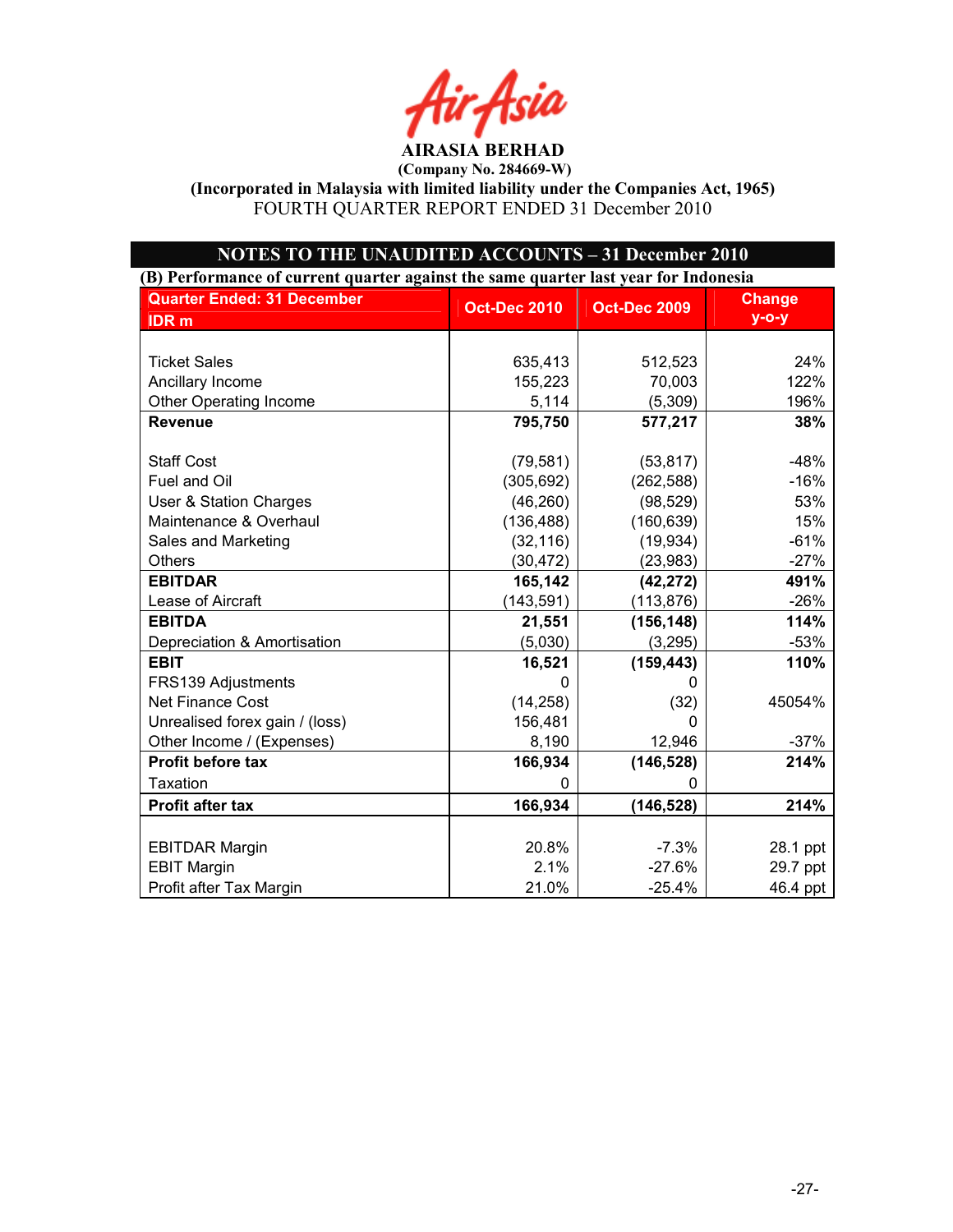

(Incorporated in Malaysia with limited liability under the Companies Act, 1965) FOURTH QUARTER REPORT ENDED 31 December 2010

# OTES TO THE UAUDITED ACCOUTS – 31 December 2010

(C) Performance indicator for Indonesia operations for current financial year against the previous financial year.

| <b>Year Ended: 31 December</b>   | <b>Jan-Dec 2010</b> | <b>Jan-Dec 2009</b> | <b>Change</b><br>$y$ -o-y |
|----------------------------------|---------------------|---------------------|---------------------------|
|                                  |                     |                     |                           |
| Passengers Carried               | 3,921,039           | 3,461,881           | 13%                       |
| Capacity                         | 5,124,980           | 4,701,608           | 9%                        |
| Seat Load Factor                 | 77%                 | 74%                 | 3 ppt                     |
| ASK (million)                    | 6,737               | 5,609               | 20%                       |
| RPK (million)                    | 5,190               | 4,133               | 26%                       |
| Average Fare (IDR)               | 579,623             | 504,298             | 15%                       |
| Ancillary Income per pax (IDR)   | 123,308             | 77,146              | 60%                       |
| Unit Passenger Revenue (IDR)     | 702,931             | 581,444             | 21%                       |
| Rev / ASK (IDR)                  | 409.09              | 358.88              | 14%                       |
| Rev / ASK (US cents)             | 4.50                | 3.49                | 29%                       |
| Cost / ASK (IDR)                 | 364.65              | 398.80              | $-9%$                     |
| Cost / ASK (US cents)            | 4.01                | 3.88                | 3%                        |
| Cost / ASK-ex fuel (IDR)         | 212.82              | 233.87              | $-9%$                     |
| Cost / ASK-ex fuel (US cents)    | 2.34                | 2.28                | 3%                        |
| Aircraft (average)               | 14                  | 14                  | 2%                        |
| Aircraft (end of period)         | 18                  | 17                  | 6%                        |
| Average Stage Length (km)        | 1,315               | 1,183               | 11%                       |
| Number of Flights                | 29,668              | 28,260              | 5%                        |
| Fuel Consumed (barrels)          | 1,146,005           | 1,016,685           | 13%                       |
| Average Fuel Price (US\$/barrel) | 98.2                | 88.6                | 11%                       |

Exchange Rates: USD:IDR – 2010: 9,086, 2009:10,269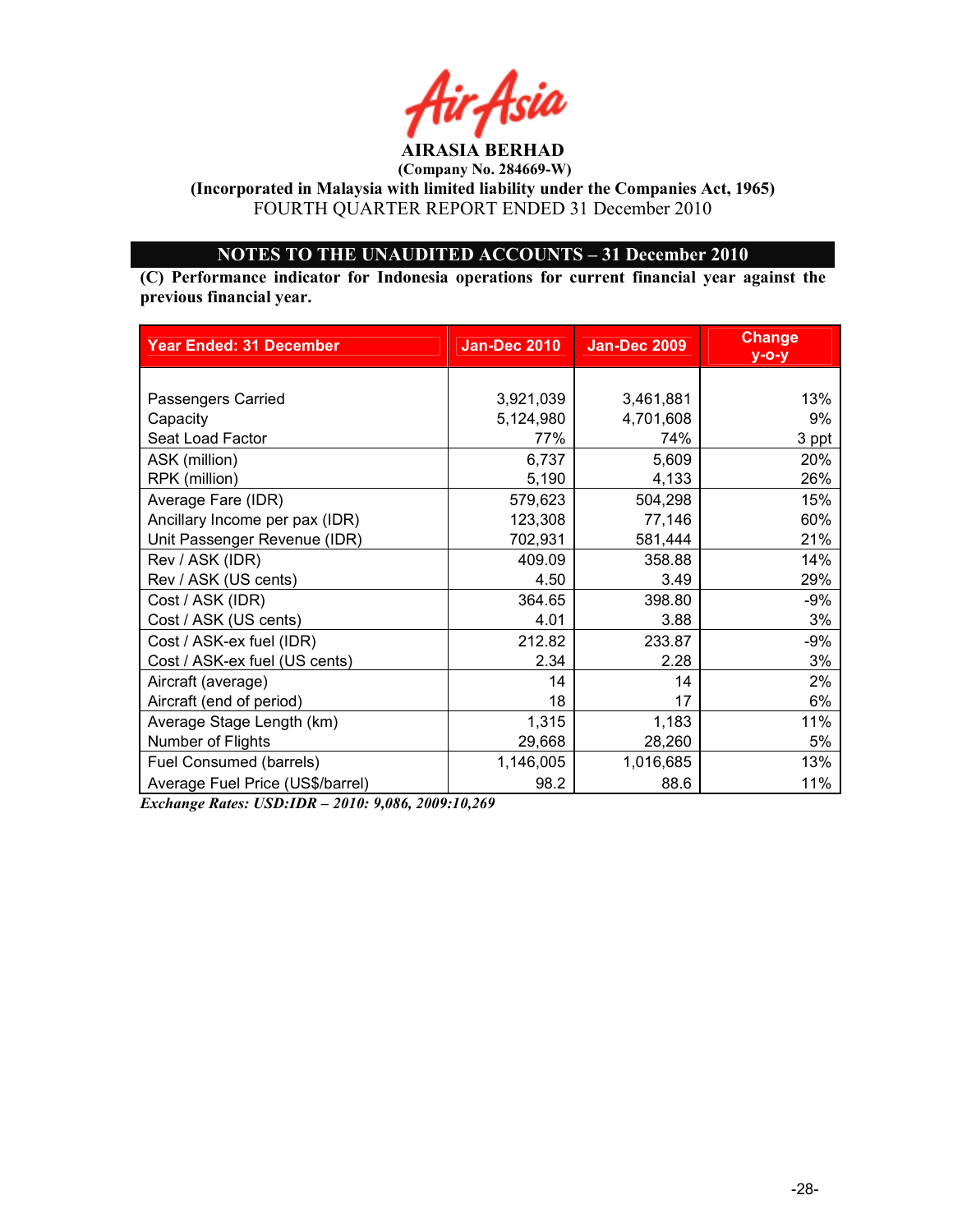

(Incorporated in Malaysia with limited liability under the Companies Act, 1965) FOURTH QUARTER REPORT ENDED 31 December 2010

# OTES TO THE UAUDITED ACCOUTS – 31 December 2010

## (D) Performance of current financial year against the previous financial year for Indonesia.

| <b>Year Ended: 31 December</b> | <b>Jan-Dec 2010</b> | <b>Jan-Dec 2009</b> | <b>Change</b> |
|--------------------------------|---------------------|---------------------|---------------|
| <b>IDR</b> m                   |                     |                     | $y$ -o-y      |
|                                |                     |                     |               |
| <b>Ticket Sales</b>            | 2,272,724           | 1,745,821           | 30%           |
| Ancillary Income               | 483,495             | 267,069             | 81%           |
| <b>Other Operating Income</b>  | 7,830               | 3,735               | 110%          |
| <b>Revenue</b>                 | 2,764,049           | 2,016,626           | 37%           |
|                                |                     |                     |               |
| <b>Staff Cost</b>              | (256, 158)          | (177, 707)          | $-44%$        |
| Fuel and Oil                   | (1,022,966)         | (925, 020)          | $-11%$        |
| User & Station Charges         | (193, 582)          | (188, 255)          | $-3%$         |
| Maintenance & Overhaul         | (270, 372)          | (343, 437)          | 21%           |
| Sales and Marketing            | (97, 805)           | (71, 804)           | $-36%$        |
| <b>Others</b>                  | (110, 578)          | (92, 800)           | $-19%$        |
| <b>EBITDAR</b>                 | 812,588             | 217,604             | $-273%$       |
| Lease of Aircraft              | (490, 046)          | (425, 671)          | $-15%$        |
| <b>EBITDA</b>                  | 322,542             | (208, 067)          | 255%          |
| Depreciation & Amortisation    | (15, 311)           | (12,065)            | $-27%$        |
| <b>EBIT</b>                    | 307,231             | (220, 132)          | 240%          |
| FRS139 Adjustments             | 0                   | 0                   |               |
| <b>Net Finance Cost</b>        | (66, 754)           | (8,760)             | 662%          |
| Unrealised forex gain / (loss) | 228,549             | 0                   |               |
| Other Income / (Expenses)      | 5,383               | 39,641              | $-86%$        |
| <b>Profit before tax</b>       | 474,409             | (189, 250)          | 351%          |
| Taxation                       | $\Omega$            | 0                   |               |
| <b>Profit after tax</b>        | 474,409             | (189, 250)          | 351%          |
|                                |                     |                     |               |
| <b>EBITDAR Margin</b>          | 29.4%               | 10.8%               | 18.6 ppt      |
| <b>EBIT Margin</b>             | 11.1%               | $-10.9%$            | 22 ppt        |
| Profit after Tax Margin        | 17.2%               | $-9.4%$             | 26.5 ppt      |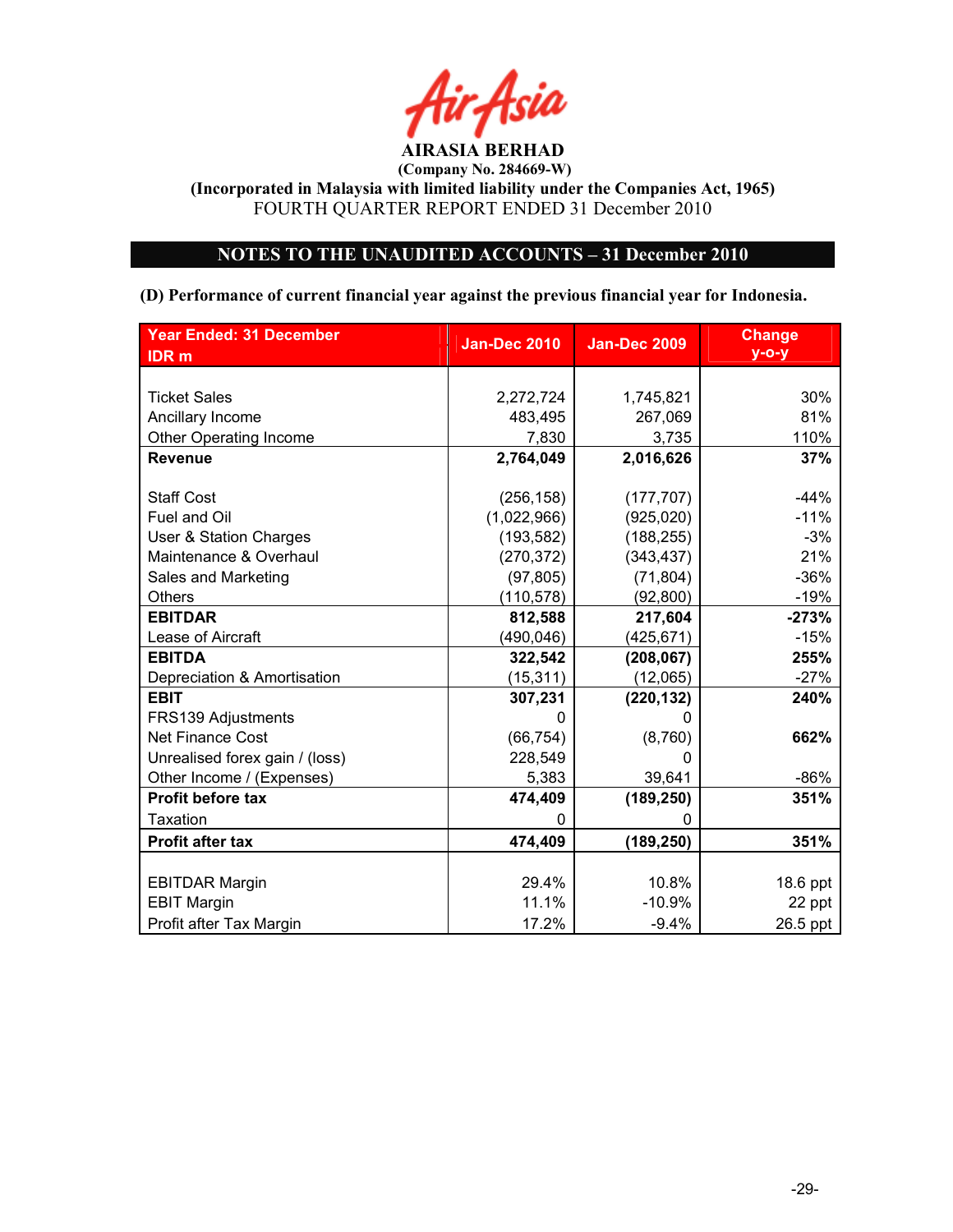AIRASIA BERHAD

(Incorporated in Malaysia with limited liability under the Companies Act, 1965) FOURTH QUARTER REPORT ENDED 31 December 2010

# OTES TO THE UAUDITED ACCOUTS – 31 December 2010

# (E) Balance Sheet

| <b>Quarter Ended: 31 December</b><br><b>IDR</b> <sub>m</sub> | <b>Dec 2010</b> | <b>Dec 2009</b> | <b>Change</b><br>$y$ -o-y |
|--------------------------------------------------------------|-----------------|-----------------|---------------------------|
|                                                              |                 |                 |                           |
| Property, Plant & Equipment                                  | 102,976         | 97,049          | 6%                        |
| Work In Progress                                             | 775             | 333             | 132%                      |
| <b>Deferred Expenditure</b>                                  | 1,609           | 11,051          | -85%                      |
| Inventory                                                    | 3,834           | 2,256           | 70%                       |
| Other Debtors & Prepayments                                  | 36,042          | 103,746         | $-65%$                    |
| Cash & Short Term Deposits                                   | 40,403          | 27,093          | 49%                       |
| <b>Total Assets</b>                                          | 185,639         | 241,529         | $-23%$                    |
|                                                              |                 |                 |                           |
| Sales In Advance                                             | 440,251         | 292,150         | 51%                       |
| <b>Other Creditors &amp; Accruals</b>                        | 250,691         | 175,874         | 43%                       |
| Amounts Owing to Related Party                               | 672,890         | 1,358,776       | $-50%$                    |
| <b>Borrowings</b>                                            | 138,974         | 206,305         | $-33%$                    |
| <b>Total Liabilities</b>                                     | 1,502,806       | 2,033,105       | $-26%$                    |
|                                                              |                 |                 |                           |
| <b>Share Capital</b>                                         | 180,000         | 180,000         |                           |
| <b>Share Premium</b>                                         |                 |                 |                           |
| <b>Retained Earnings</b>                                     | (1, 497, 167)   | (1,971,576)     | $-24%$                    |
| <b>Total Equity</b>                                          | (1, 317, 167)   | (1,791,576)     | $-26%$                    |

## iii) Unrecognised share of profits/(losses) in jointly controlled entity and associate company.

FRS 128 states that interest in an associate is defined as "the carrying amount of the investment in the associate under the equity method together with any long-term interests that, in substance, form part of the investor's net investment in the associate". On this basis, the share of losses of the investment in associate was equity accounted for by the Group and limited to the Group's investment in the ordinary share capital of the associate.

|                   | Unrecognised share of net profit $\ell$ Unrecognised share of net |            |  |
|-------------------|-------------------------------------------------------------------|------------|--|
|                   | (loss) for the Quarter ended   profit / (loss) as of $31/12/2010$ |            |  |
|                   | 31/12/2010                                                        |            |  |
|                   | RM'Million                                                        | RM'Million |  |
| Thai AirAsia      | 81.8                                                              | (100.2)    |  |
| Indonesia AirAsia | 82.3                                                              | (151.7)    |  |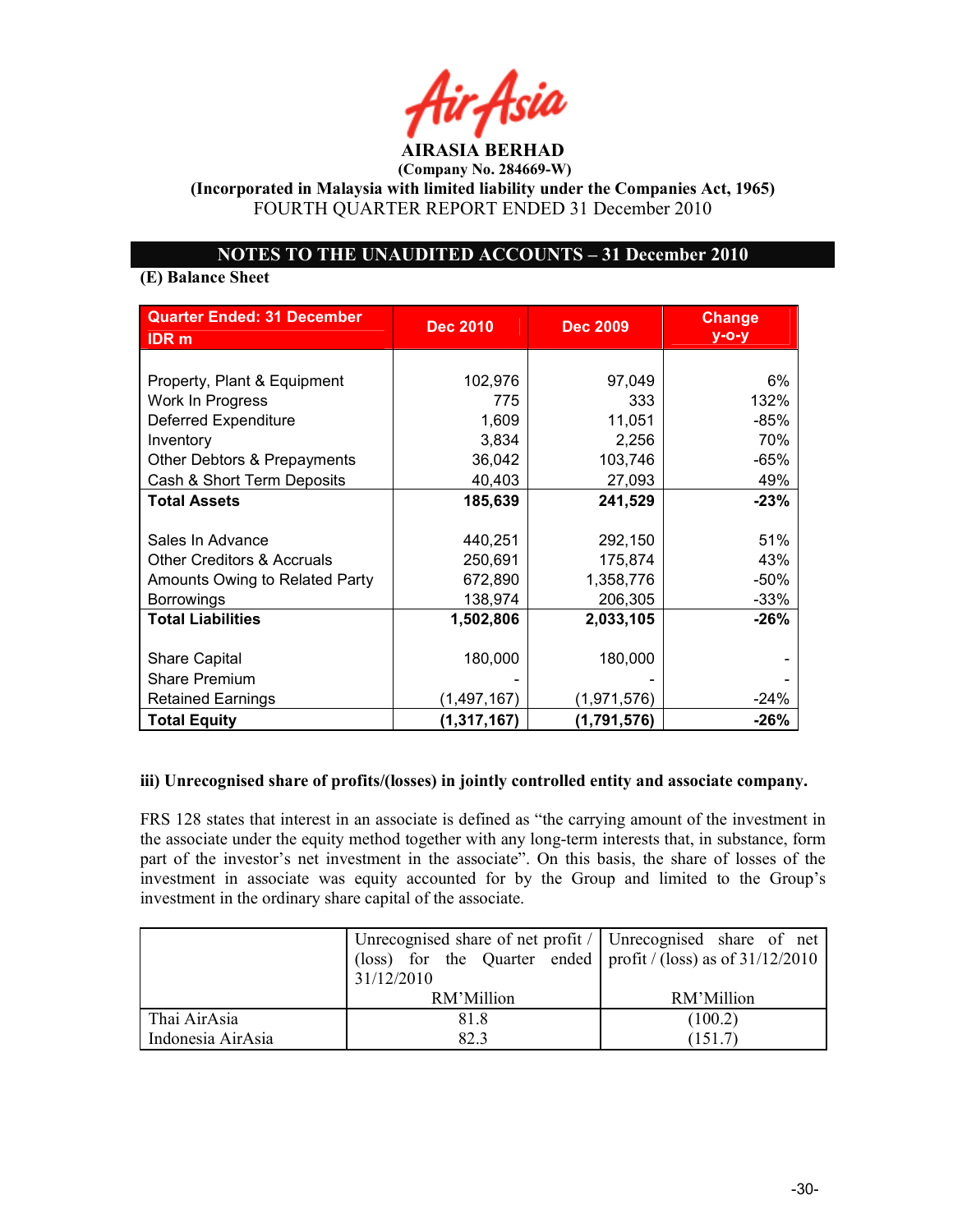

# OTES TO THE UAUDITED ACCOUTS – 31 December 2010

#### 22. Variation of results against preceding quarter

The Group achieved a profit after taxation of RM316.6 million for the quarter under review. This is lower by RM10.7 million compared to the RM327.3 million profit after taxation achieved in the immediately preceding quarter ended 30 September 2010.

#### 23. Commentary on prospects

Based on the current forward booking trend, the underlying passenger demand in the first and second quarters for the Malaysian, Thai and Indonesian operations remains positive. Load factors achieved in the month of January were ahead of the prior year for all three carriers, and there are continued improvements in yield, compared to the prior year.

In Thailand, the first quarter is expected to be strong, being the peak season for tourist arrivals when demand for travel is high. Thailand is expected to deliver a strong first quarter with high load factors. A new hub in Chiang Mai commenced in January and is operating new routes which are performing well. The second quarter in Thailand is expected to be significantly better than the prior year, a result of political stability and improved demand.

In Indonesia, the next two quarters will remain strong with more international destinations planned from the Medan Hub in the first quarter of the year. The abolition of the travel tax for Indonesians flying abroad, which took effect on 1 January 2011, has boosted international sectors and additional frequency is planned for the second quarter to cope with demand.

The Group will take delivery of 3 A320 aircraft in the first quarter of the year, one of which will be operated in Thailand and two in Indonesia. The new aircraft will be used to replace the B737's and will provide additional capacity across the network. Six new routes are planned across the network in the first quarter, in conjunction with additional frequency on existing routes.

The aforementioned outlook must be seen in the context of the recent sharp rises in the price of oil and aviation fuel which have resulted from events in the Middle East. AirAsia will continue to monitor oil price movements, and the introduction of a fuel surcharge cannot be discounted if the current price is sustained or rises further.

However, barring any unforeseen circumstances, the Directors remain positive with the prospects of the Group for the first quarter of 2011.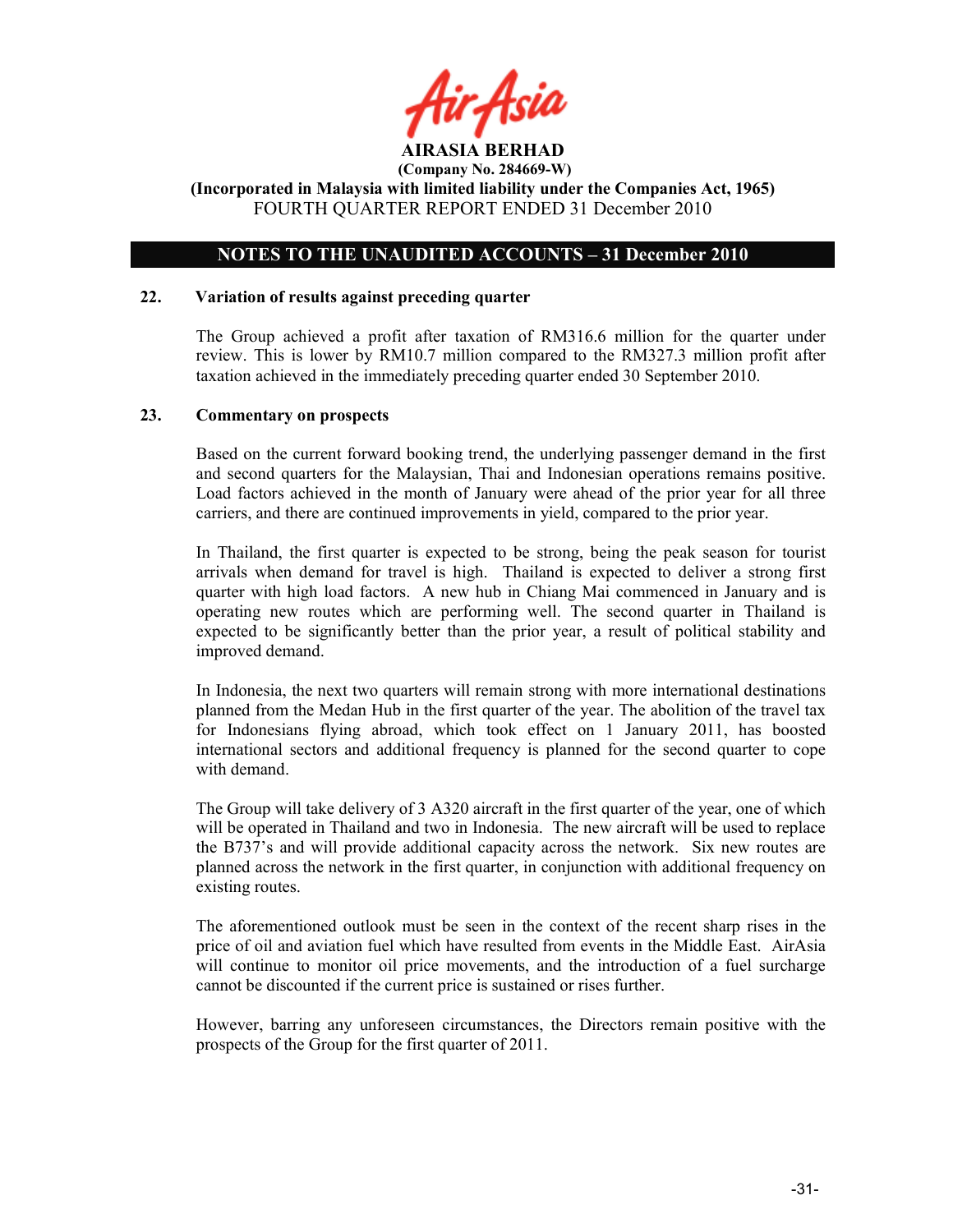

(Company No. 284669-W) (Incorporated in Malaysia with limited liability under the Companies Act, 1965)

FOURTH QUARTER REPORT ENDED 31 December 2010

# OTES TO THE UAUDITED ACCOUTS – 31 December 2010

# 24. Profit forecast

The disclosure requirements for explanatory notes for the variance of actual profit after tax and minority interest and forecast profit after tax and minority interest are not applicable for the current quarter and financial year-to-date.

# 25 Finance (Cost)/Income

|                                    | <b>Group and Company</b> |                          |                   |                          |
|------------------------------------|--------------------------|--------------------------|-------------------|--------------------------|
| All figures in RM'000              | <b>Quarter</b>           | Quarter                  | Year              | Year                     |
|                                    | Ended<br>31/12/10        | <b>Ended</b><br>31/12/09 | Ended<br>31/12/10 | <b>Ended</b><br>31/12/09 |
| <b>Finance Costs</b>               |                          |                          |                   |                          |
| Interest costs                     |                          |                          |                   |                          |
| - Bank borrowings                  | (97,296)                 | (96, 325)                | (374, 364)        | (371, 141)               |
| - Hire-purchase payables           | (2)                      | (3)                      | (10)              | (12)                     |
| Bank facilities and other charges  | (338)                    | (757)                    | (2,922)           | (3,157)                  |
|                                    | (97, 636)                | (97,085)                 | (377, 295)        | (374,310)                |
|                                    |                          |                          |                   |                          |
| <b>Finance Income</b>              |                          |                          |                   |                          |
| Interest on inter-co balances      | 9,455                    |                          | 52,611            |                          |
| (TAA and IAA)                      |                          |                          |                   |                          |
| Interest on deposits               | 4,444                    | 3,638                    | 12,773            | 6,300                    |
|                                    | (83, 737)                | (93, 447)                | (311, 911)        | (368, 010)               |
|                                    |                          |                          |                   |                          |
| Net Forex Exchange gain / (loss)   | (16,339)                 | 67,326                   | 556,170           | 91,057                   |
| <b>FRS 139 Adjustment</b>          | (2,997)                  |                          | (268, 067)        |                          |
| <b>Net Finance (Cost) / Income</b> | (103, 072)               | (26, 121)                | (23, 808)         | (276, 954)               |

# 26. Exceptional item

There were no exceptional items in the quarter under review.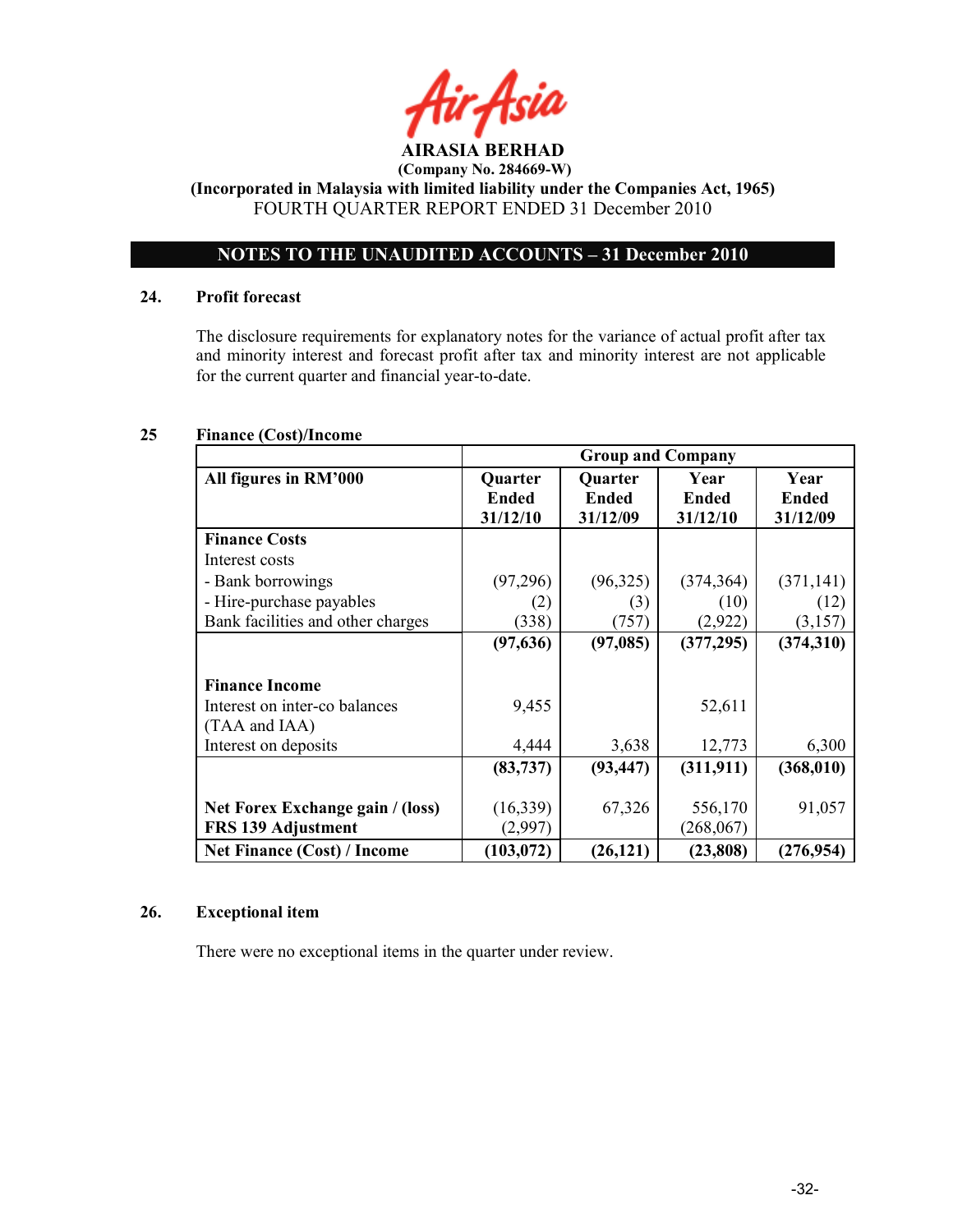ir Asid

AIRASIA BERHAD (Company No. 284669-W)

(Incorporated in Malaysia with limited liability under the Companies Act, 1965) FOURTH QUARTER REPORT ENDED 31 December 2010

# OTES TO THE UAUDITED ACCOUTS – 31 December 2010

#### 27. Income tax expense

#### Current taxation

The current taxation credit of RM8.4 million is the net of tax payable on interest income and the reversal of an overprovision for tax in the prior year.

#### Deferred taxation

The RM82.0 million deferred tax charge arises from the net of RM141.6 million deferred tax liabilities and RM59.6 million of deferred tax assets recognized during the period. The deferred tax liabilities arose as the difference between the net book value and tax written down value of property plant and equipment increased in the period a result of capital allowances granted offset by depreciation. The deferred tax assets arose from capital allowances and investment allowances granted in the period but which remained unutilized.

## 28. Unquoted investments and properties

There was no sale of unquoted investments or properties for the quarter under review and financial period to date.

#### 29. Quoted investments

There was no purchase or disposal of quoted securities for the quarter under review and financial period to date.

## 30. Status of corporate proposals announced

#### Vietnam Joint Venture

There has been no change in the status of the above proposed Joint Venture since the last AirAsia quarterly announcement.

## Philippines Joint Venture

There has been no change in the status of the above proposed Joint Venture since the last AirAsia announcement on 16 December 2010.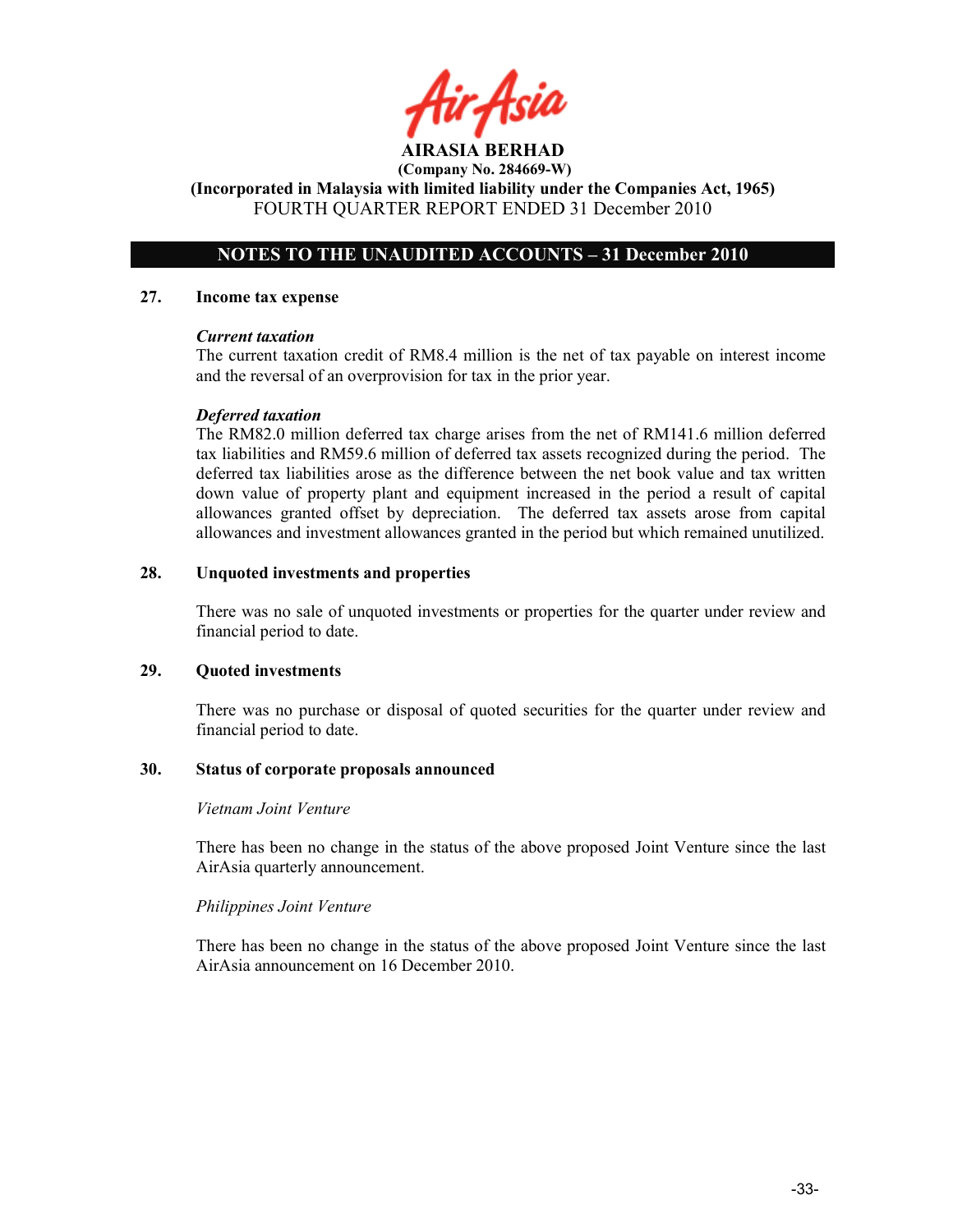

# OTES TO THE UAUDITED ACCOUTS – 31 December 2010

## 31 Borrowings and debt securities

|                   | At 31/12/2010<br><b>RM'000</b> | At 31/12/2009<br><b>RM'000</b> |
|-------------------|--------------------------------|--------------------------------|
| <b>Current</b>    | 553,967                        | 540,212                        |
|                   |                                |                                |
| Non-current       | 7,302,884                      | 7,067,696                      |
|                   |                                |                                |
| <b>Total Debt</b> | 7,856,851                      | 7,607,908                      |

The borrowings are mainly in the form of term loans which are for the purchase of new Airbus A320-200 aircraft.

The maturity period of non-current borrowing is 14 years and below. Borrowings are denominated in US Dollar (predominantly), RM and Euro. The Company has substantially hedged its foreign exchange exposure through foreign exchange contracts as explained in Note 31 (i).

The Company's aircraft financing facilities are principally secured by the following types of security:

- (a) Assignment of rights under contract with Airbus over each aircraft
- (b) Assignment of insurance and reinsurances of each aircraft
- (c) Assignment of airframe and engine warranties of each aircraft
- (d) Mortgage of the aircraft
- (e) Deregistration Power of Attorney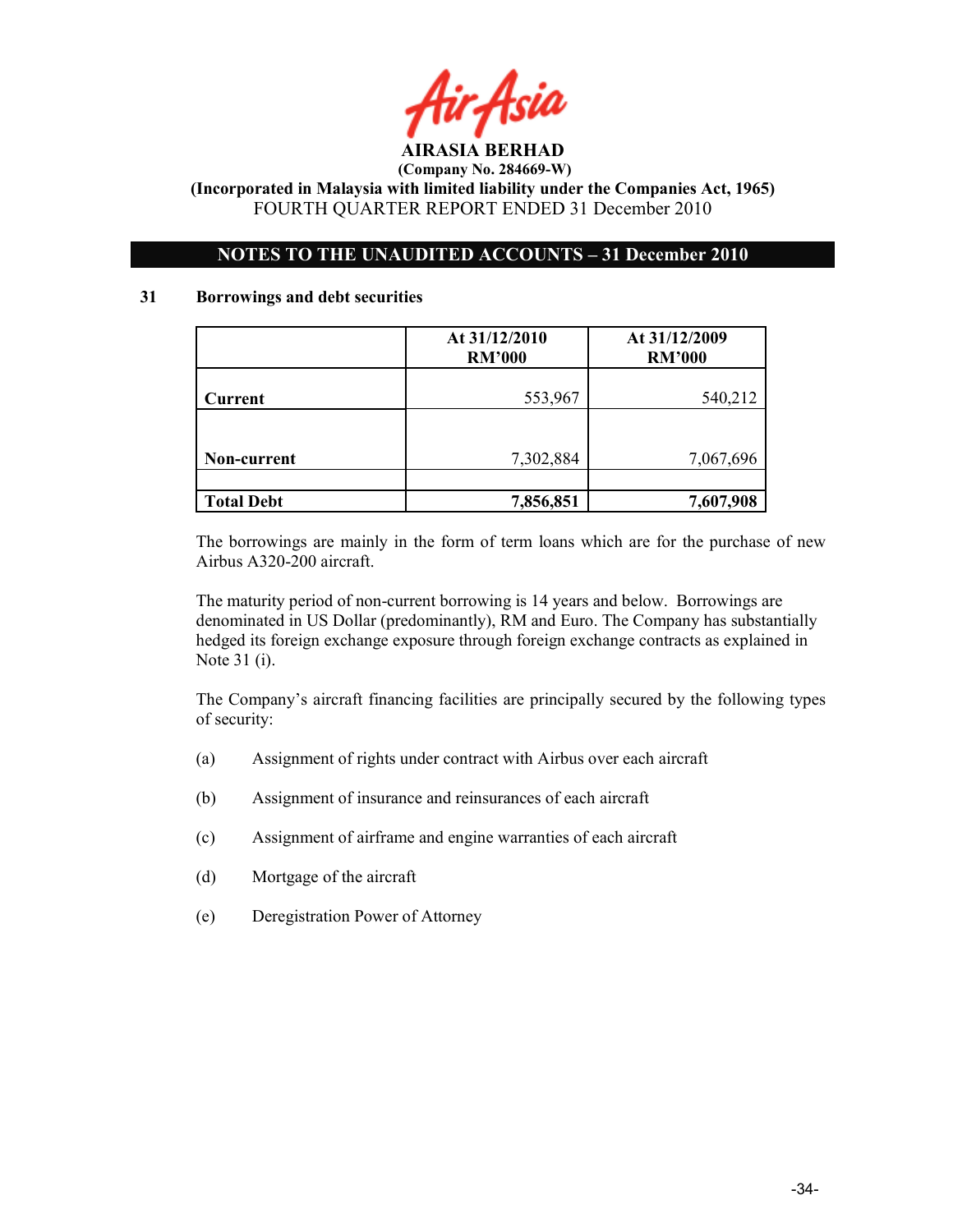# OTES TO THE UAUDITED ACCOUTS – 31 December 2010

#### 32. Derivative Financial Instruments:

The fair value of derivative financial instruments is determined in accordance with FRS139 which was adopted by the Group with effect from 1 January 2010. The principal changes in accounting policies and effects resulting from the adoption of FRS 139 are disclosed in section 2 of this announcement.

#### (i) Forward Foreign Exchange Contracts

As at 31 December 2010, the Group has hedged approximately 41% of its dollar liabilities pertaining to its aircraft, engine and simulator loans into Malaysian Ringgit ("MYR") by using long dated foreign exchange forward contracts. The calculation includes loans for aircraft deployed to Thai AirAsia and Indonesia AirAsia where AirAsia receives lease payments in USD. However, if the calculation is based on loans pertaining to aircraft being deployed to Malaysia, approximately 60% of the loans are hedged from USD into MYR. The latest weighted average foreign forward exchange rate is at 3.2528 USD:MYR.

#### (ii) Interest Rate Hedging

The Group has entered into interest rate hedging transactions to hedge against fluctuations in the US\$ Libor on its existing aircraft financing for aircraft delivering from 2005 to 2010. As at 31 December 2010, the Group has hedged all its existing floating aircraft loans at the strike rates between 3.25% and 5.20% via interest rate swaps, interest rate caps and crosscurrency swaps.

(iii) Fuel Hedging

As at 31 December 2010, the Group has no outstanding fuel hedging transactions.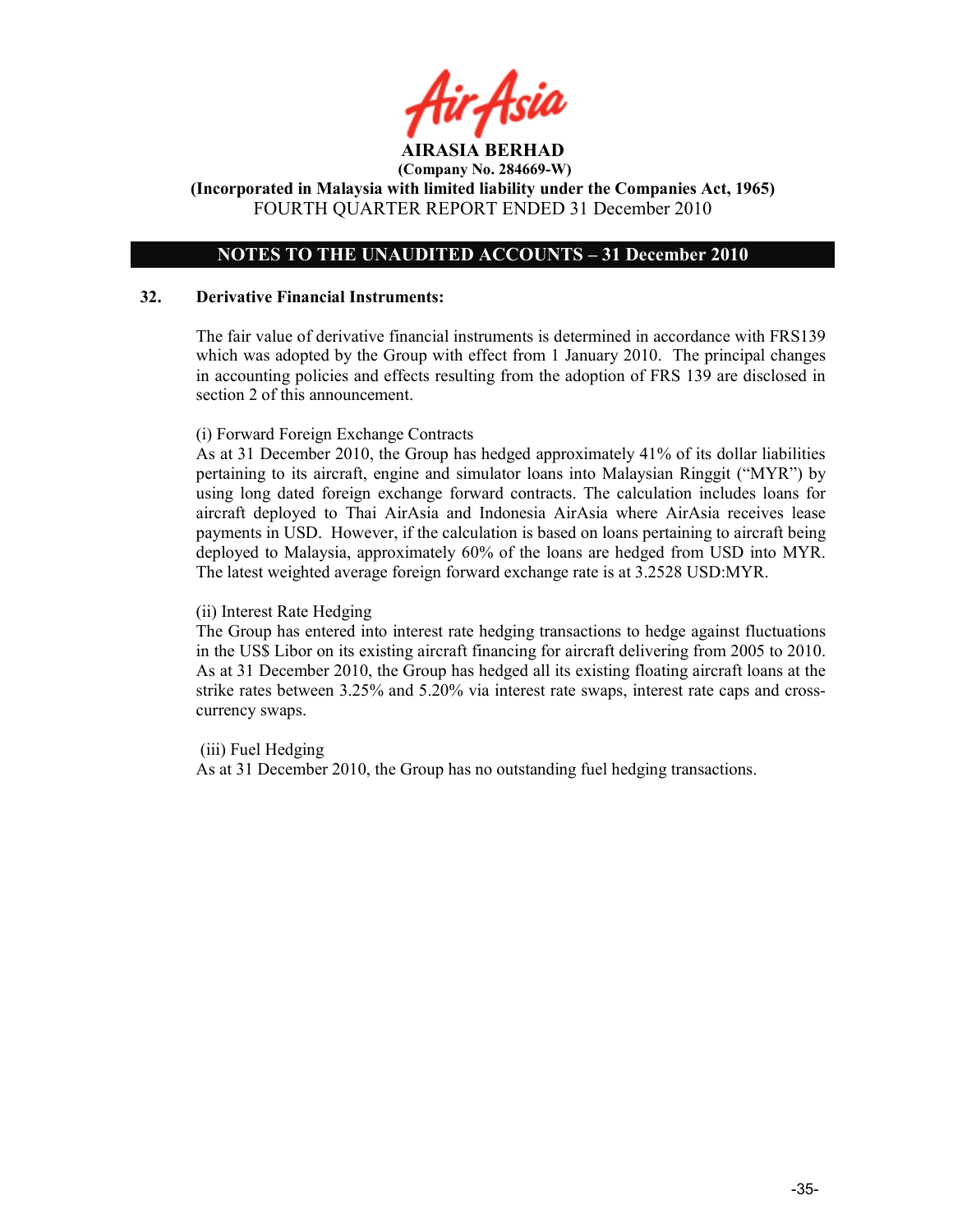

# OTES TO THE UAUDITED ACCOUTS – 31 December 2010

#### Derivative financial instruments

| <b>Type of derivatives</b>                | <b>Notional Value</b><br>as at 31/12/2010 | <b>Fair Value</b><br>as at 31/12/2010<br><b>Assets/(Liabilities)</b> |
|-------------------------------------------|-------------------------------------------|----------------------------------------------------------------------|
| (i) Fuel contract                         | Barrels (million)                         | RM (million)                                                         |
| - less than 1 year                        |                                           |                                                                      |
| - 1 year to 3 years                       |                                           |                                                                      |
| <b>Total</b>                              |                                           |                                                                      |
| (ii) Interest rate contracts              | RM (million)                              | RM (million)                                                         |
| - less than 1 year                        |                                           |                                                                      |
| - 1 year to 3 years                       |                                           |                                                                      |
| - more than 3 years                       | 3,318.8                                   | (293.7)                                                              |
| <b>Total</b>                              | 3,318.8                                   | (293.7)                                                              |
| Foreign<br>(iii)<br>currency<br>contracts | RM (million)                              | RM (million)                                                         |
| - less than 1 year                        |                                           |                                                                      |
| - 1 year to 3 years                       |                                           |                                                                      |
| - more than 3 years                       | 3,527.0                                   | (134.5)                                                              |
| <b>Total</b>                              | 3,527.0                                   | (134.5)                                                              |

The related accounting policies, cash requirements of the derivatives, risks associated with the derivatives and policies to mitigate those risks are unchanged since the last financial year.

## 33. Material litigation

As at 24 February, there was no material litigation against the Group.

## 34. Proposed dividend

The Directors do not recommend any dividend for the quarter ended 31 December 2010.